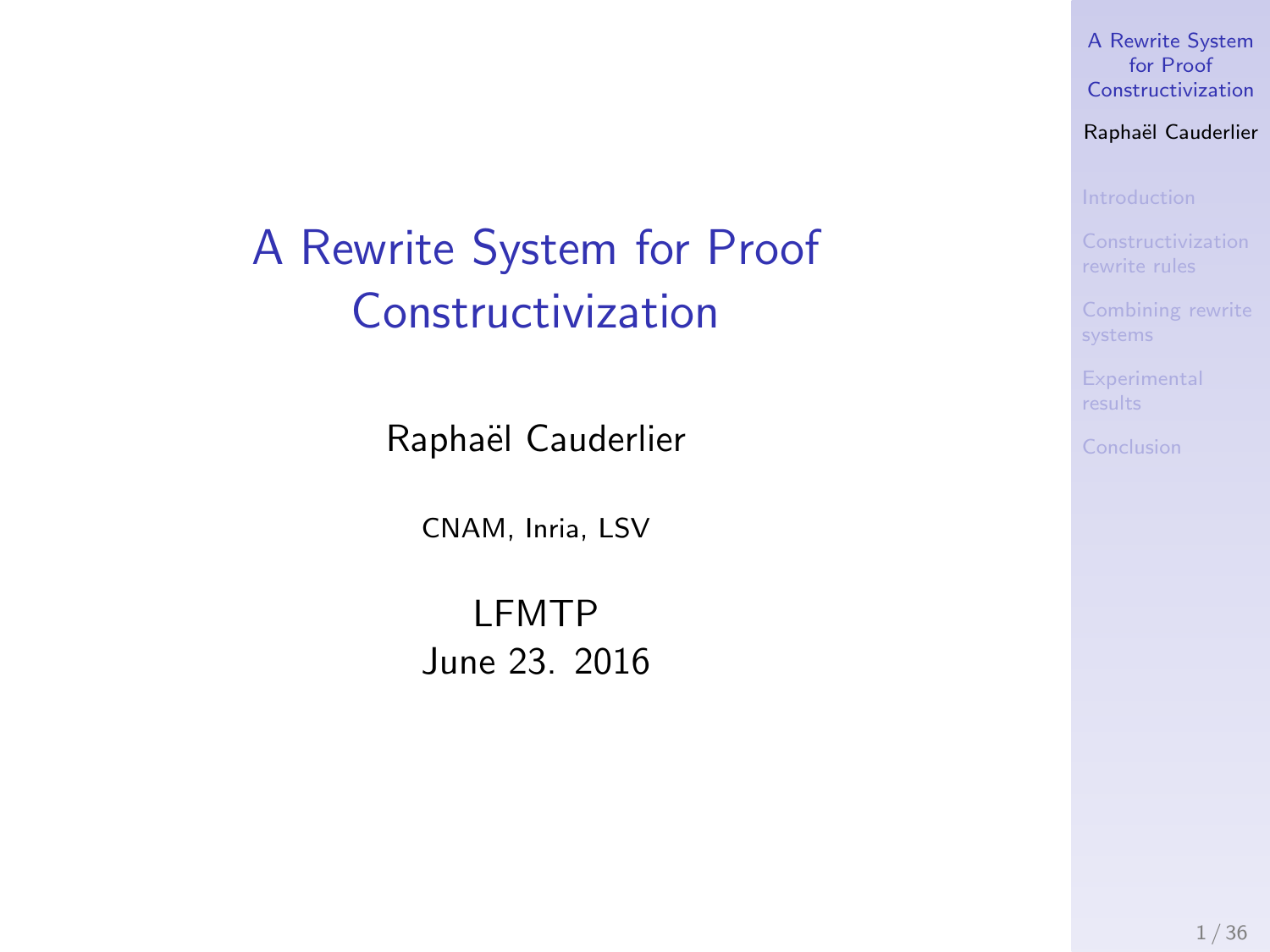# Discharging proofs to a theorem prover

- $\blacktriangleright$  Theorem provers are classical
- $\blacktriangleright$  Proof assistants for type theory are constructive
- $\triangleright$  Assume the classical axiom  $\rightarrow$  no proof-as-program
- $\triangleright$  Restrict to the image of a  $\neg\neg$ translation  $\rightarrow$  too small

In generated proofs, classical axioms are always used but not always necessary.

[A Rewrite System](#page-0-0) for Proof Constructivization

Raphaël Cauderlier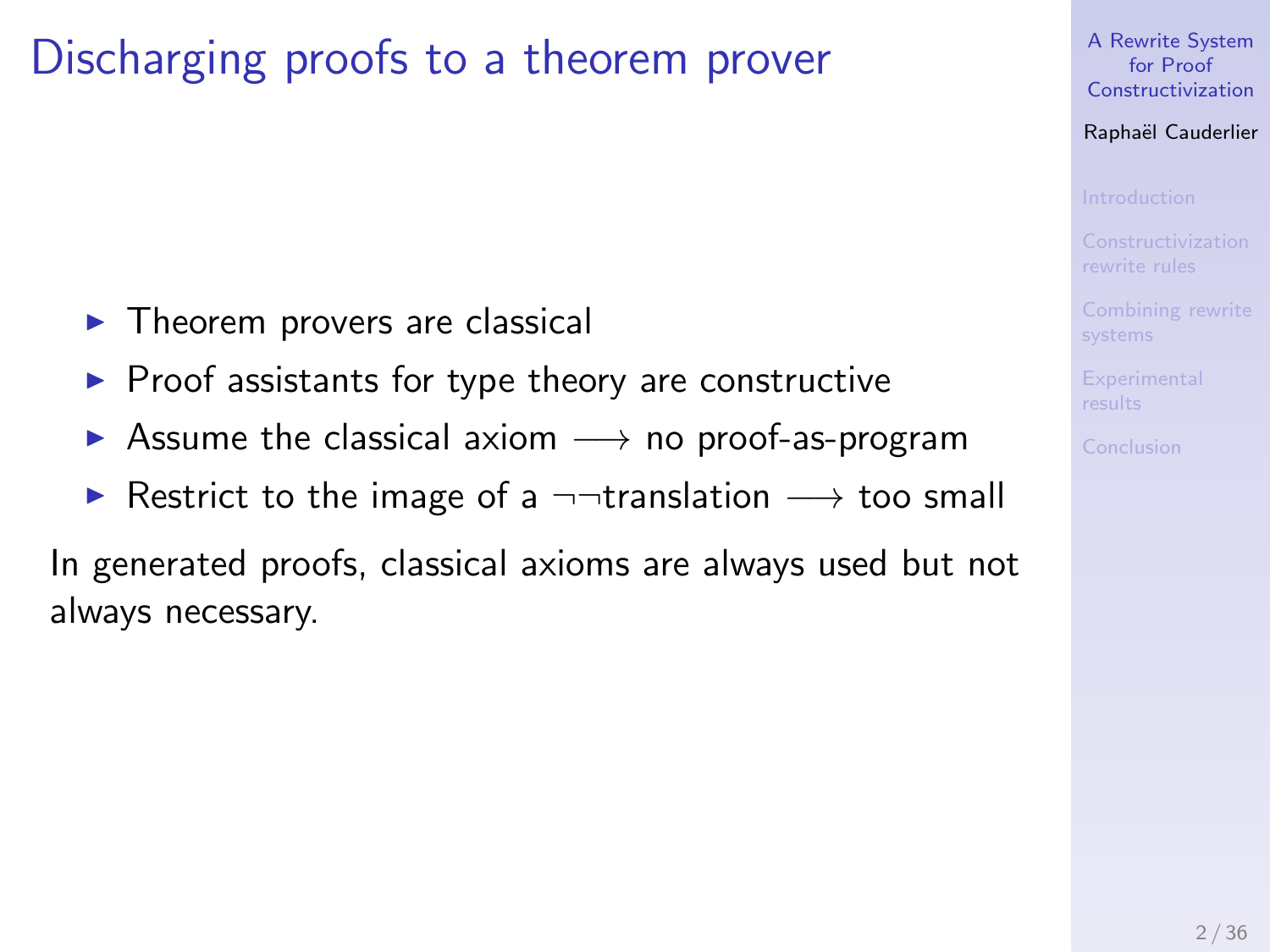### [Introduction](#page-3-0)

[Constructivization rewrite rules](#page-10-0)

[Combining rewrite systems](#page-35-0)

[Experimental results](#page-38-0)

[Conclusion](#page-40-0)

#### [A Rewrite System](#page-0-0) for Proof Constructivization

### Raphaël Cauderlier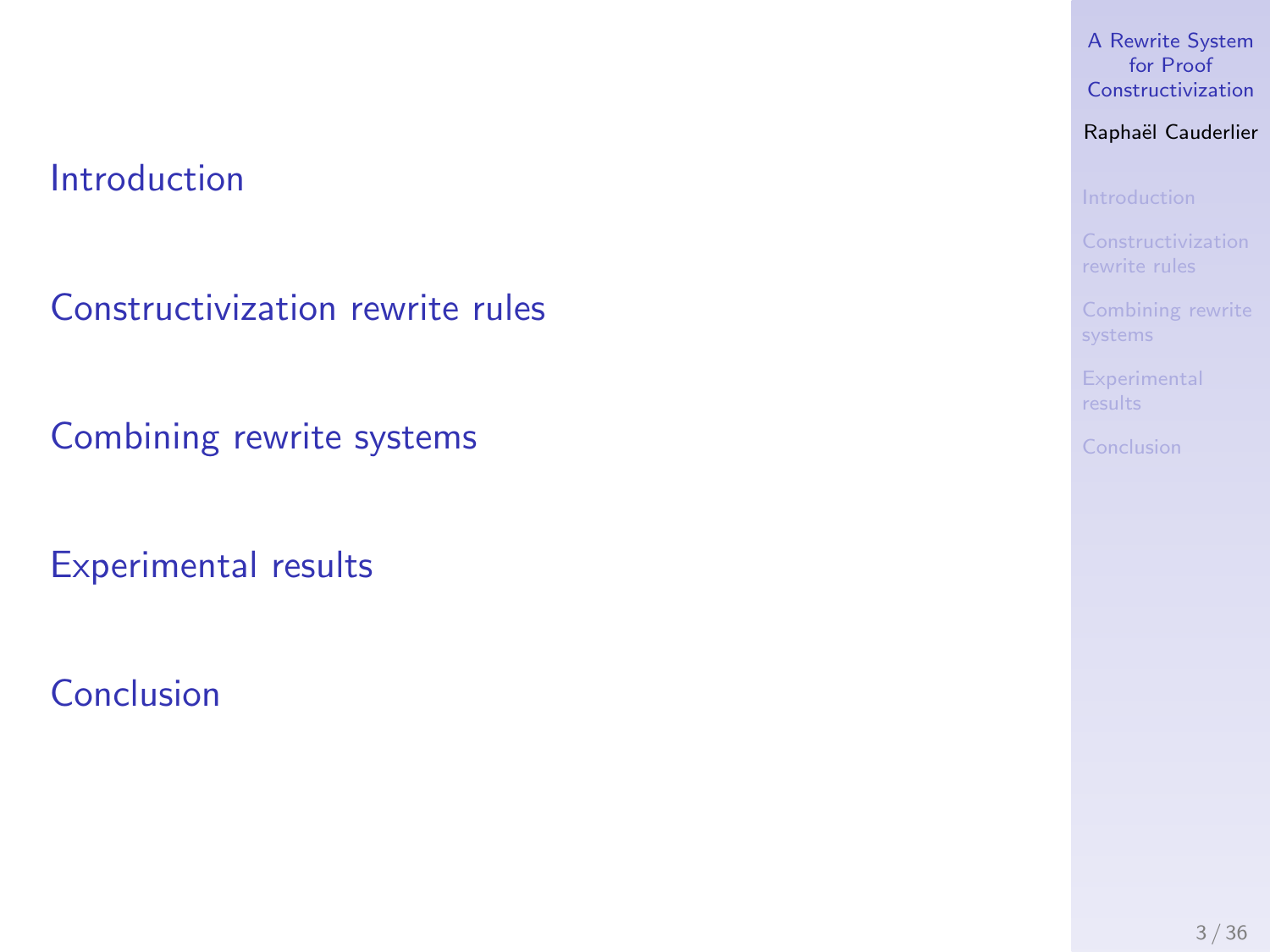## <span id="page-3-0"></span>Constructivization Problem

Given a formula  $\varphi$  and a classical proof  $\pi$  of  $\varphi$ , is  $\varphi$ constructively provable?

[A Rewrite System](#page-0-0) for Proof Constructivization

Raphaël Cauderlier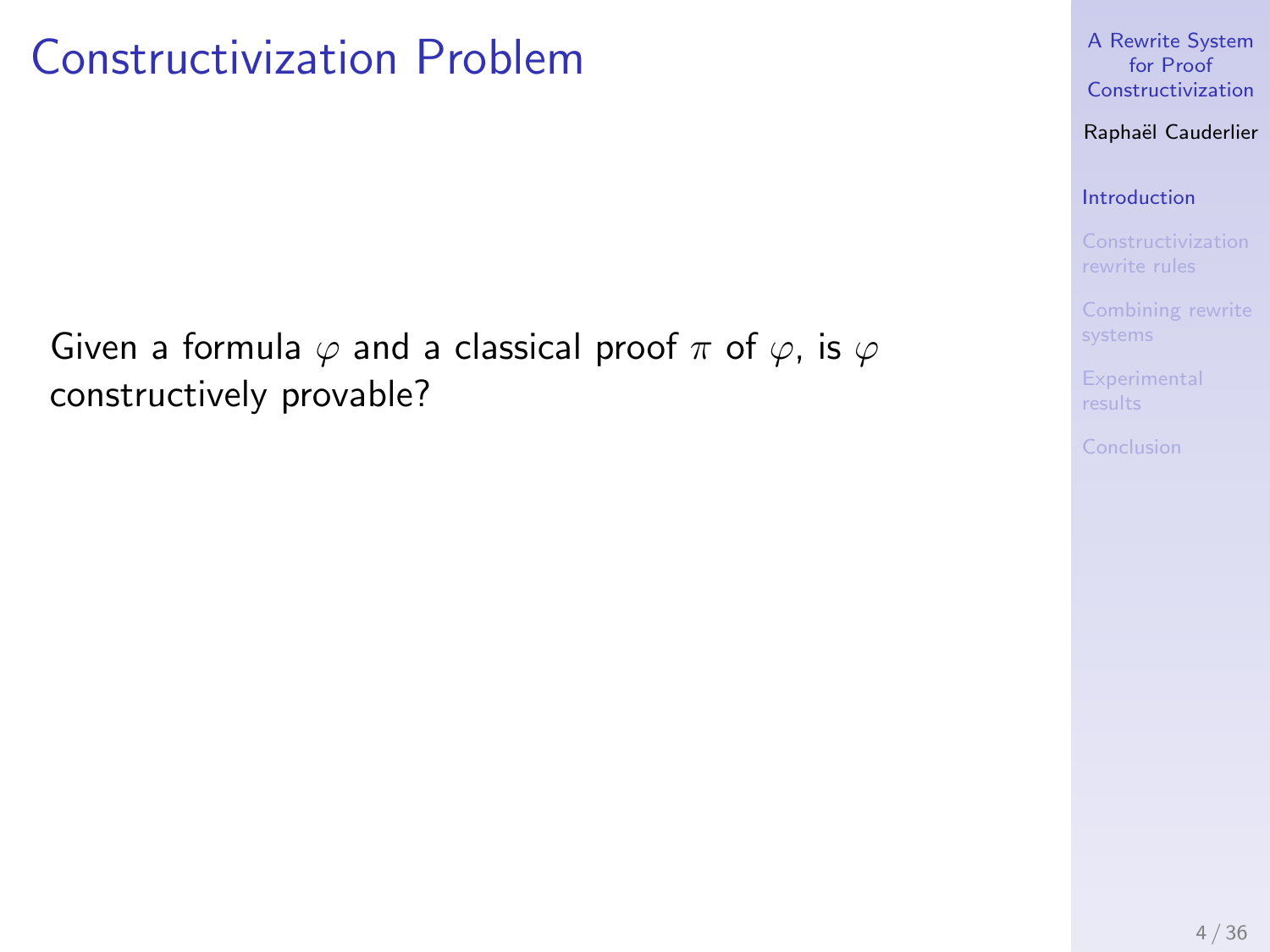## Constructivization Problem

Given a formula  $\varphi$  and a classical proof  $\pi$  of  $\varphi$ , is  $\varphi$ constructively provable?

As hard as constructive provability  $(\varphi := \psi \lor P \lor \neg P)$ 

[A Rewrite System](#page-0-0) for Proof Constructivization

Raphaël Cauderlier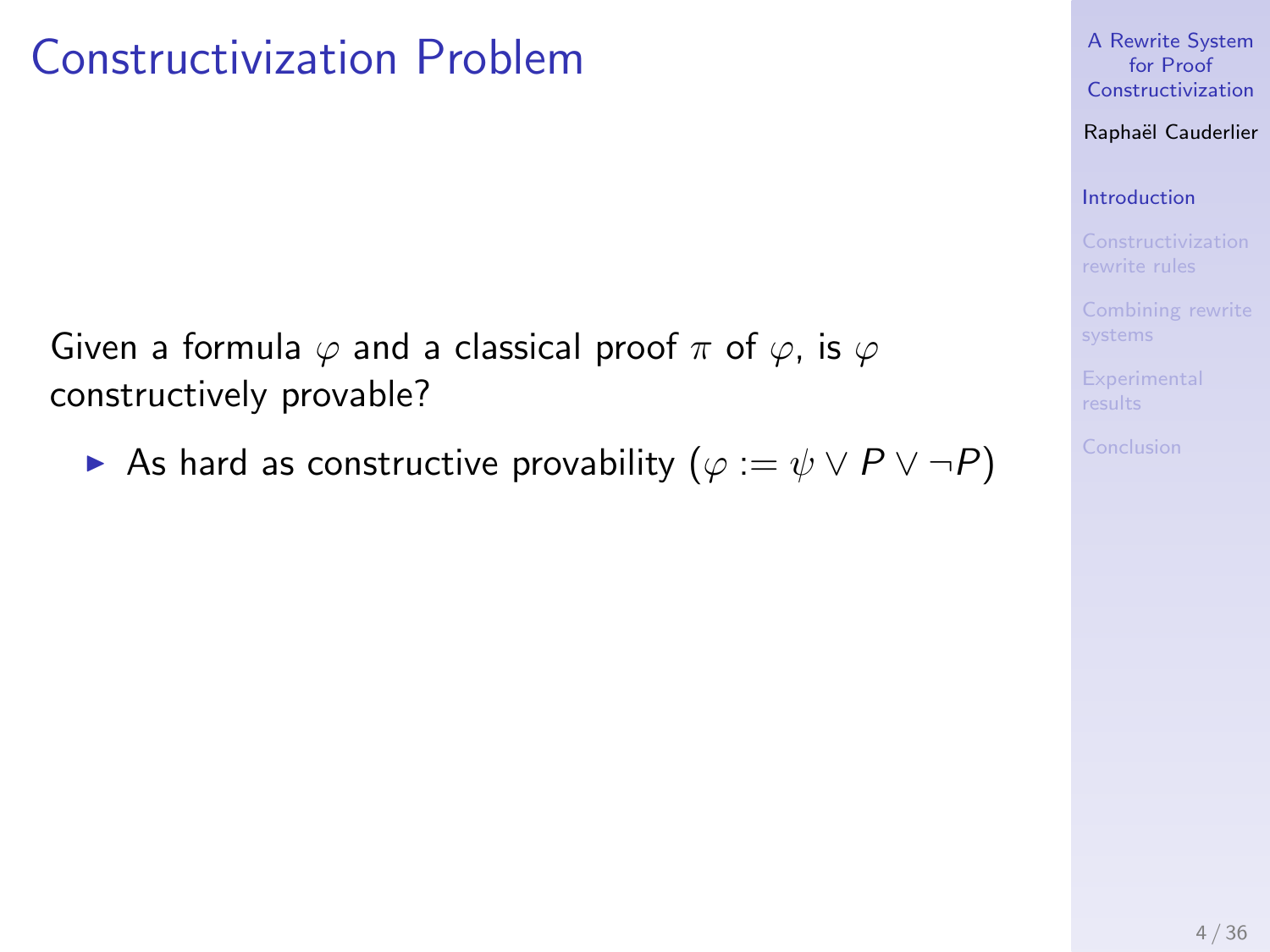# Constructivization Problem

Given a formula  $\varphi$  and a classical proof  $\pi$  of  $\varphi$ , is  $\varphi$ constructively provable?

- As hard as constructive provability  $(\varphi := \psi \lor P \lor \neg P)$
- $\blacktriangleright$  Heuristic approach

[A Rewrite System](#page-0-0) for Proof Constructivization

Raphaël Cauderlier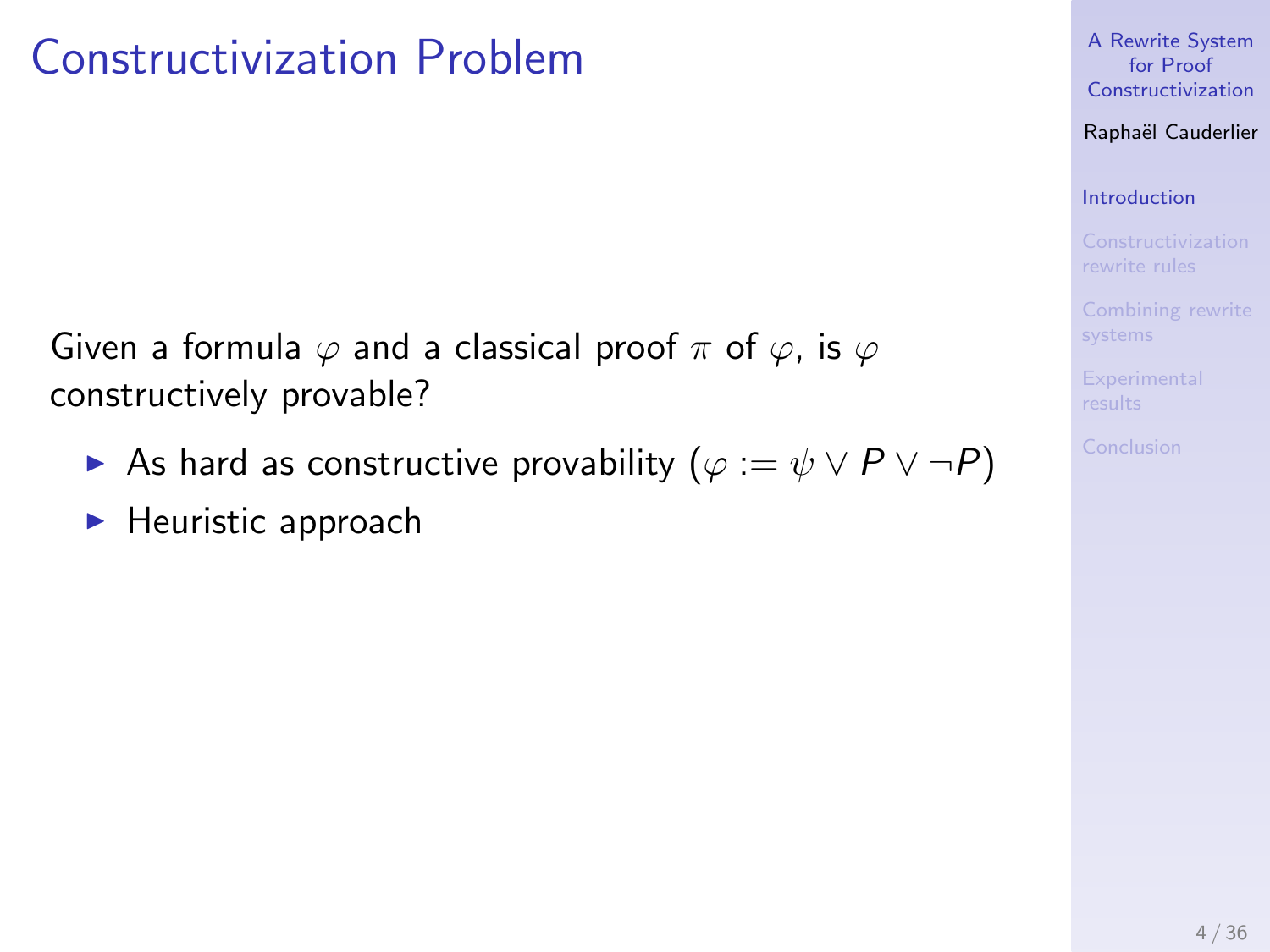# λΠ-calculus modulo

Extends λΠ-calculus with rewriting:

- $\triangleright$  Signature  $\Sigma$  contains (well-typed) rewrite rules  $\mathcal R$
- $\triangleright$  Conversion is extended

$$
\frac{\Sigma; \Gamma \vdash t : A \qquad \Sigma; \Gamma \vdash B : \textbf{Type} \qquad \text{(when } A \equiv_{\mathcal{R}\beta} B\text{)}
$$
\n
$$
\Sigma; \Gamma \vdash t : B
$$

[A Rewrite System](#page-0-0) for Proof Constructivization

Raphaël Cauderlier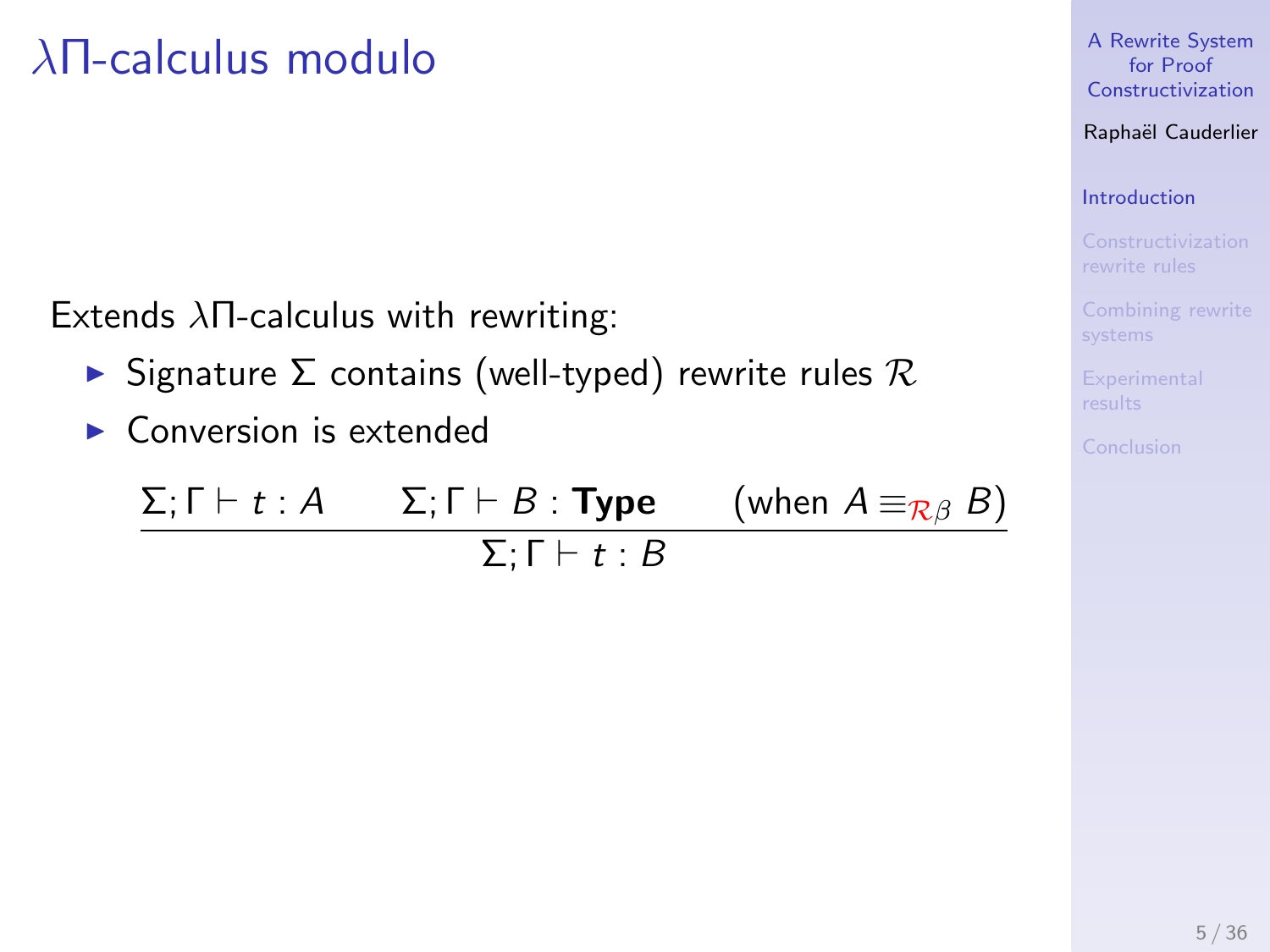# Dedukti: a logical framework based on rewriting

- $\blacktriangleright$  Universal proof checker
	- $\blacktriangleright$  interactive and automatic provers
- $\blacktriangleright$  Purely functional programming language based on rewriting

Proofs are objects, we can compute on them beyond cut elimination.

[A Rewrite System](#page-0-0) for Proof Constructivization

Raphaël Cauderlier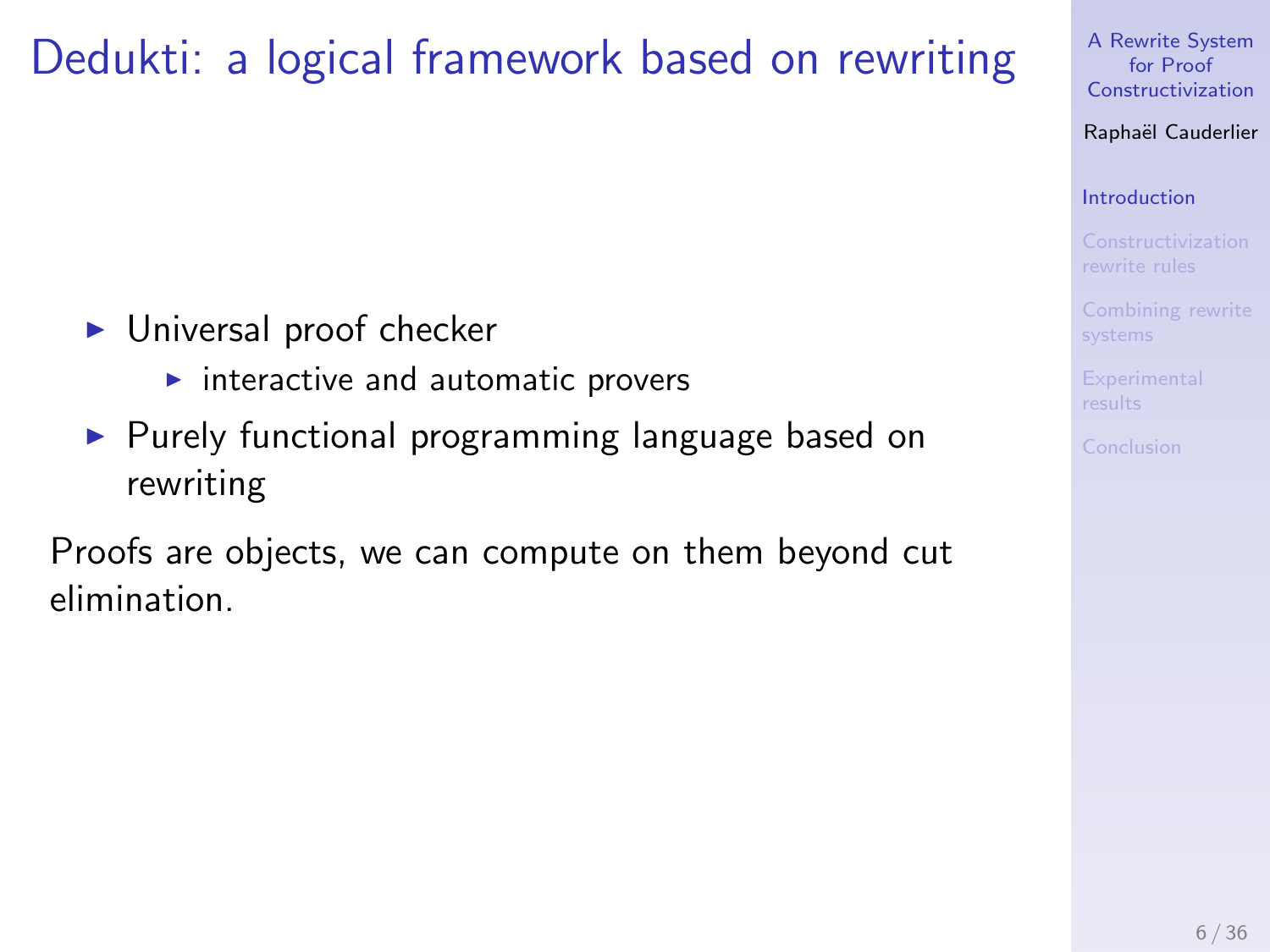## Syntax of First-Order Logic

 $A$  ::= | ⊥  $\mathsf{P}$  $A \wedge A$  $A \vee A$  $A \Rightarrow A$  $\forall x.A(x)$  $\exists x.A(x)$ 

$$
\neg A := A \Rightarrow \bot
$$

[A Rewrite System](#page-0-0) for Proof Constructivization

Raphaël Cauderlier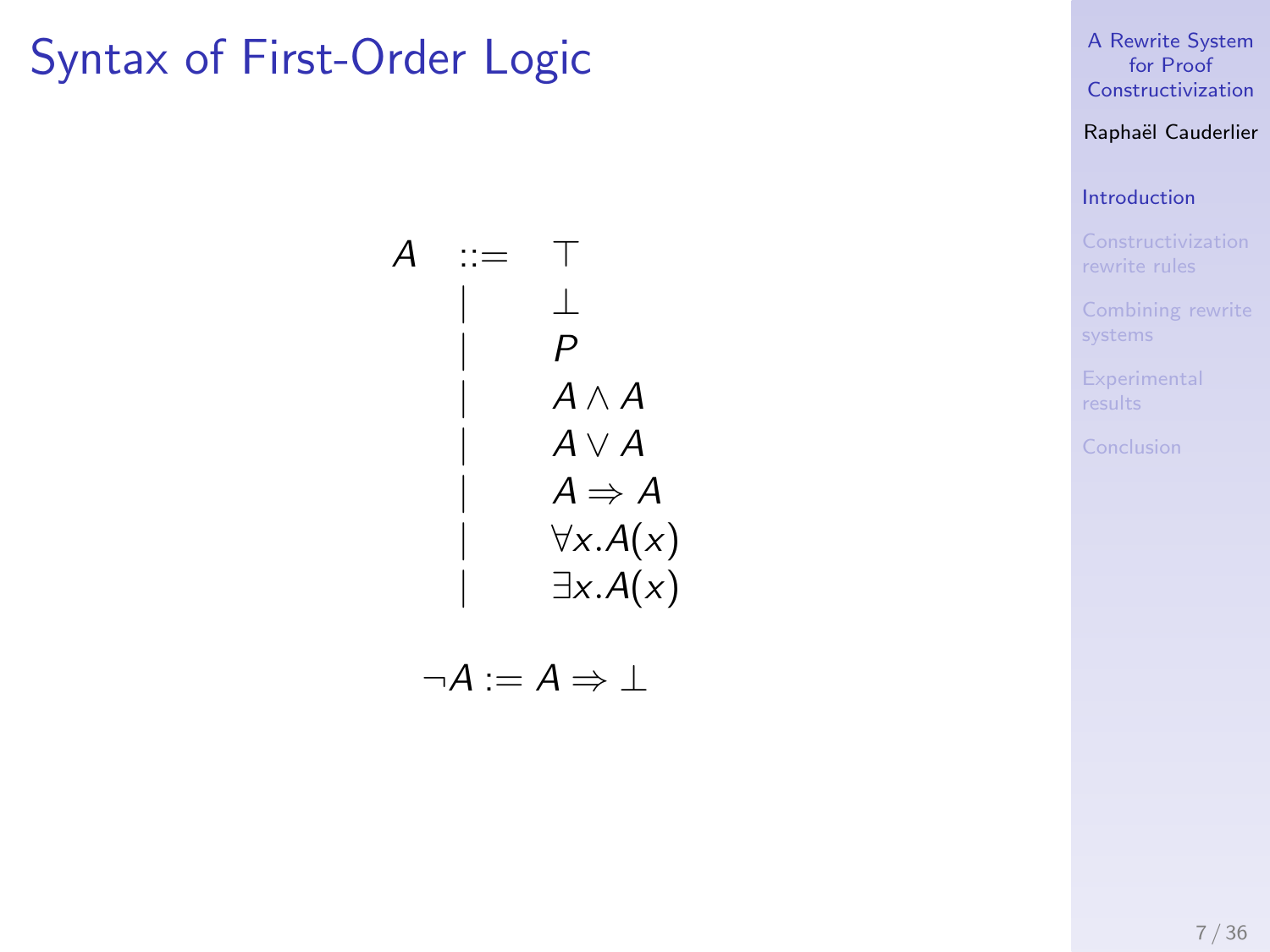## Classical axioms

 $\blacktriangleright$  ...

Classical logic  $=$  Intuitionistic logic  $+$  any one of those:

- ► Law of Double Negation:  $dn_A : \neg\neg A \Rightarrow A$
- ► Law of Excluded Middle: em<sub>A</sub> :  $A \vee \neg A$

### [A Rewrite System](#page-0-0) for Proof Constructivization

### Raphaël Cauderlier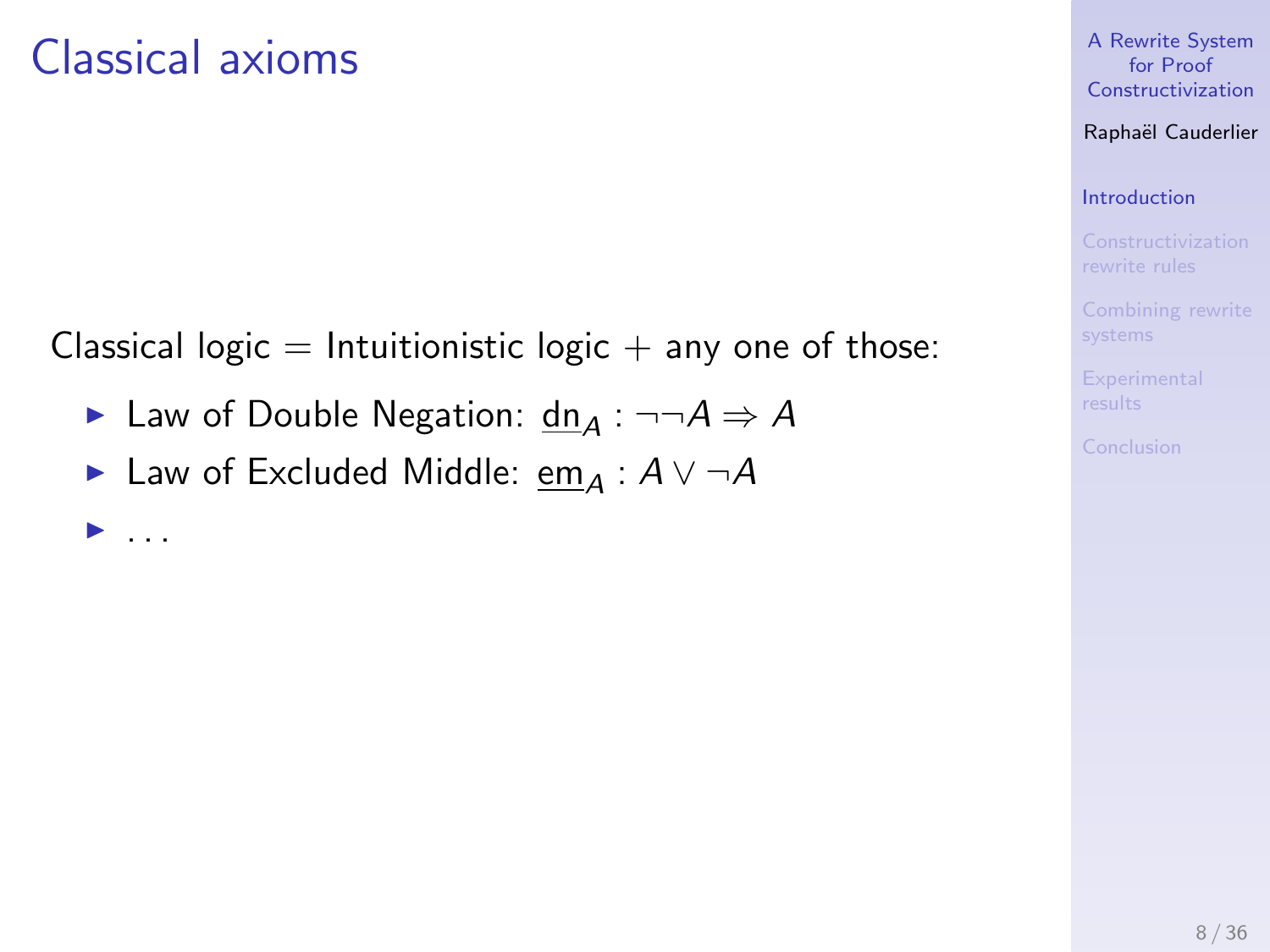## <span id="page-10-0"></span>Proof constructivization



#### [A Rewrite System](#page-0-0) for Proof Constructivization

### Raphaël Cauderlier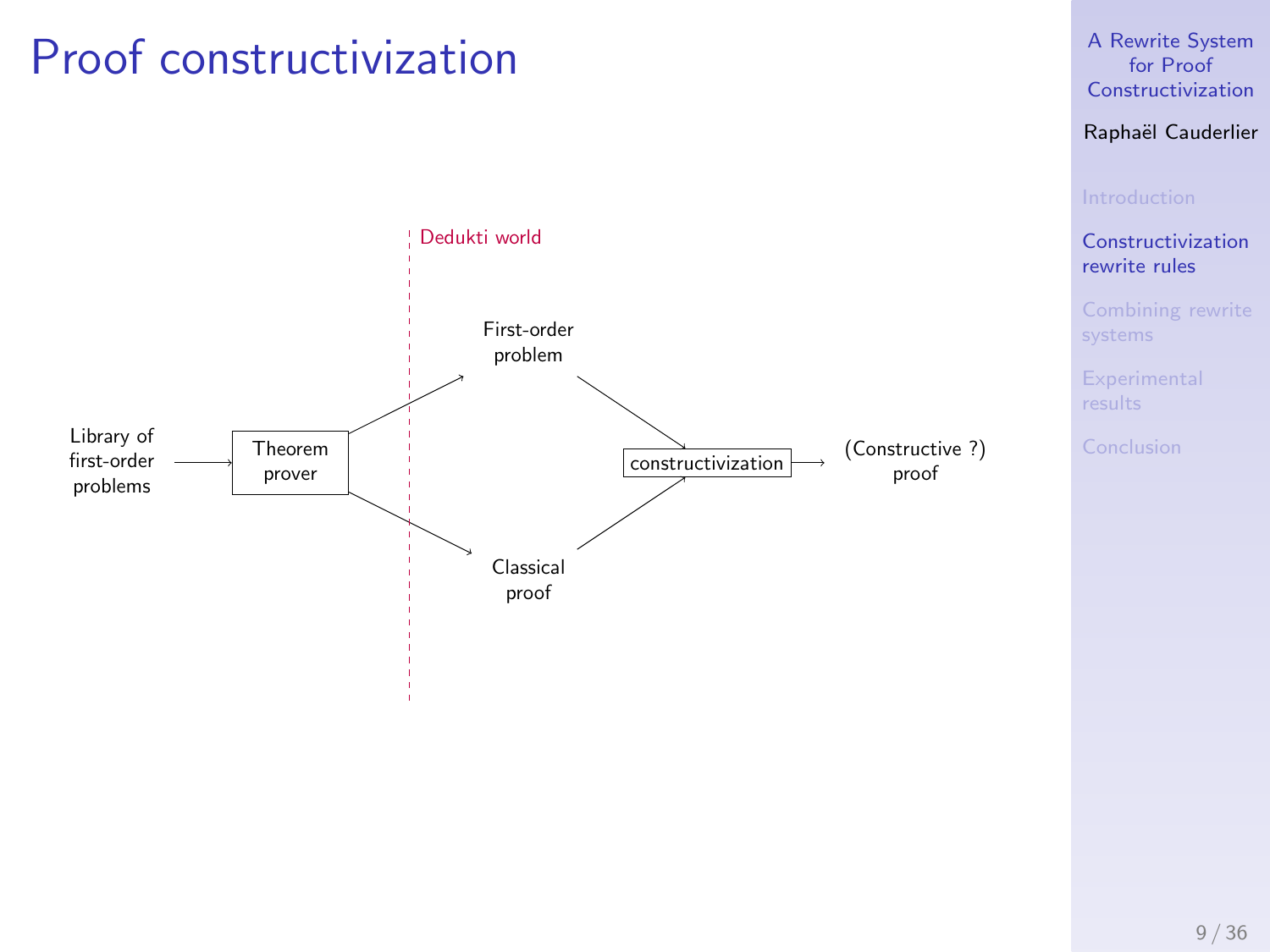A rewrite system for  $A \vee \neg A$ 

The following statements are constructive theorems:

$$
\blacktriangleright t_{\top} : \underline{\mathsf{EM}}_{\top}
$$

$$
\blacktriangleright \hspace{0.1cm} t_{\perp} : \underline{\sf EM}_{\perp}
$$

$$
\blacktriangleright \hspace{0.1cm} t_{\wedge} : (\underline{\mathsf{EM}}_{A} \wedge \underline{\mathsf{EM}}_{B}) \Rightarrow \underline{\mathsf{EM}}_{A \wedge B}
$$

$$
\blacktriangleright \ t_{\vee} : (\underline{\mathsf{EM}}_A \land \underline{\mathsf{EM}}_B) \Rightarrow \underline{\mathsf{EM}}_{A \vee B}
$$

$$
\blacktriangleright \hspace{0.1cm} t_{\Rightarrow} : (\underline{\mathsf{EM}}_A \wedge \underline{\mathsf{EM}}_B) \Rightarrow \underline{\mathsf{EM}}_{A \Rightarrow B}
$$

where  $\underline{EM}_A := A \vee \neg A$ 

which leads to the following partial definition of em:

[A Rewrite System](#page-0-0) for Proof Constructivization

Raphaël Cauderlier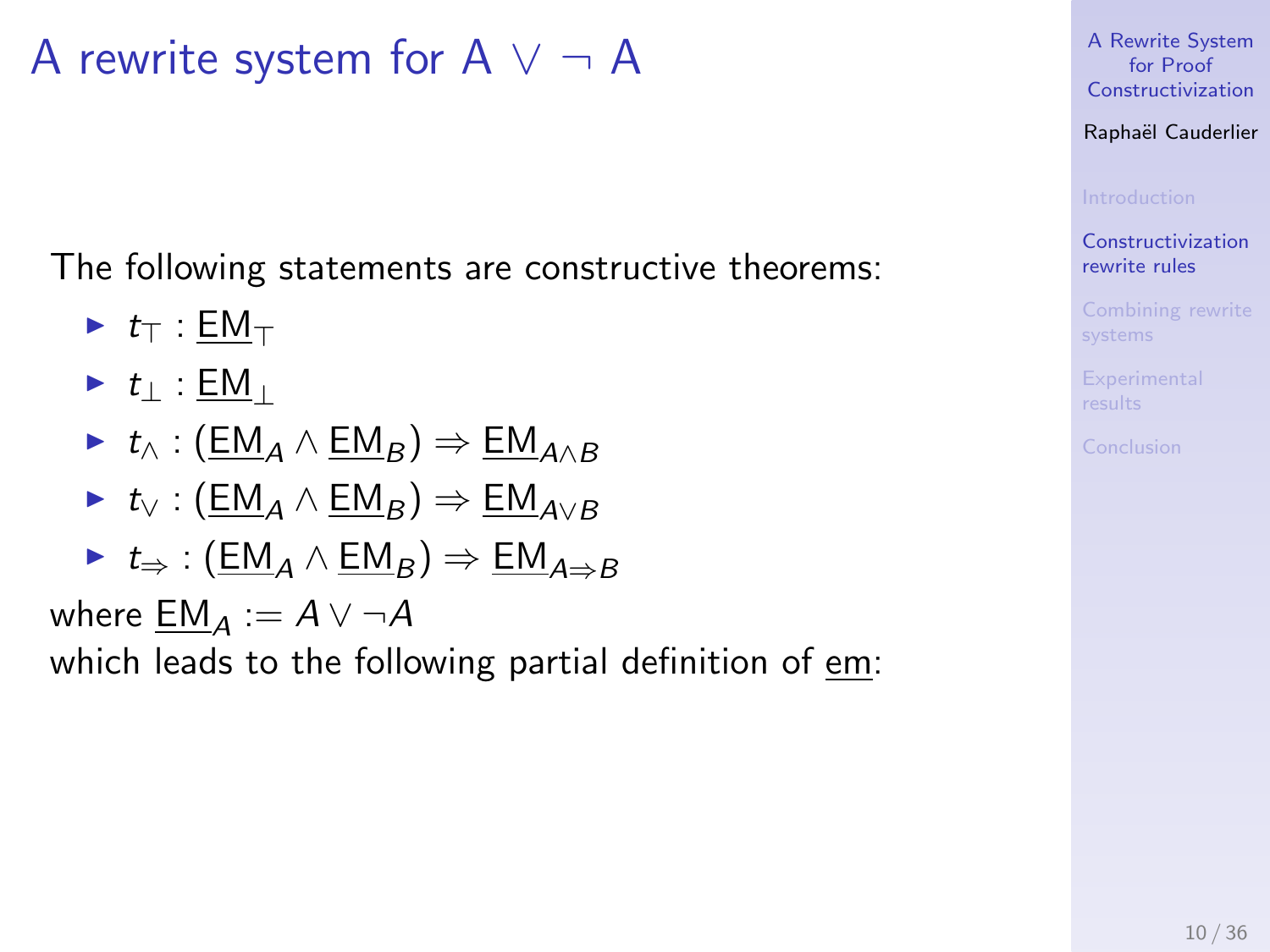A rewrite system for  $A \vee \neg A$ 

$$
\underline{\mathsf{EM}}_A := A \vee \neg A
$$
  

$$
\underline{\mathsf{em}}_A : \underline{\mathsf{EM}}_A
$$

- $\blacktriangleright$  em<sub>T</sub>  $\hookrightarrow$  t<sub>T</sub>
- $\triangleright$  em<sub>⊥</sub>  $\hookrightarrow$  t<sub>⊥</sub>
- $\triangleright$  em<sub>A∧B</sub>  $\hookrightarrow$  t<sub>∧</sub>(em<sub>A</sub>, em<sub>B</sub>)
- $\triangleright$  em<sub>A∨B</sub>  $\hookrightarrow$  t<sub>∨</sub>(em<sub>A</sub>, em<sub>B</sub>)
- $\triangleright$  em<sub>A⇒B</sub>  $\hookrightarrow$  t<sub>⇒</sub>(em<sub>A</sub>, em<sub>B</sub>)

[A Rewrite System](#page-0-0) for Proof Constructivization

Raphaël Cauderlier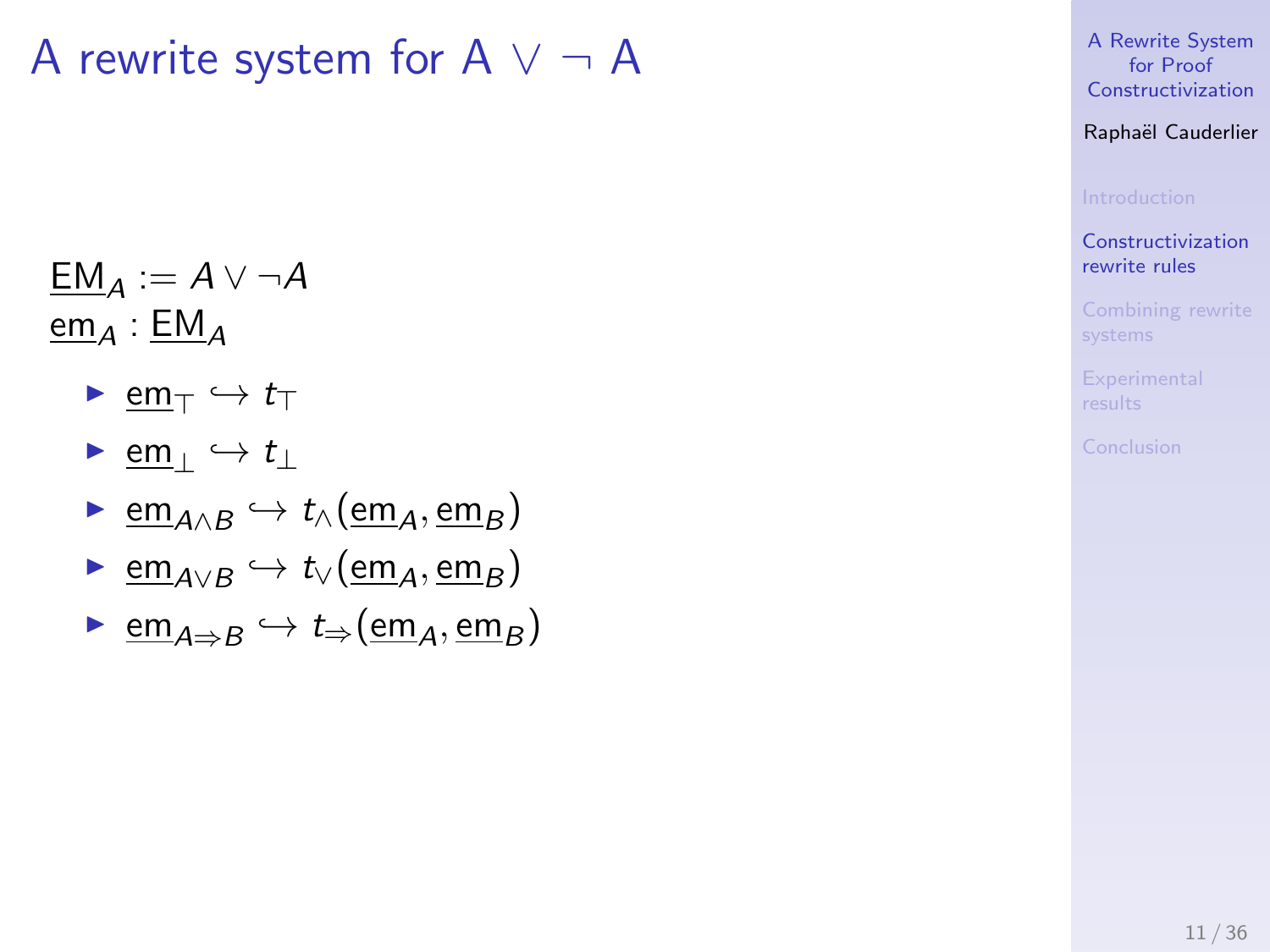A rewrite system for  $A \vee \neg A$ 

- $\triangleright$  Nothing smart to do with quantifiers and atoms
- $\blacktriangleright$  In practice, never yields a constructive proof
- $\triangleright$  We do not inspect the proof

[A Rewrite System](#page-0-0) for Proof Constructivization

Raphaël Cauderlier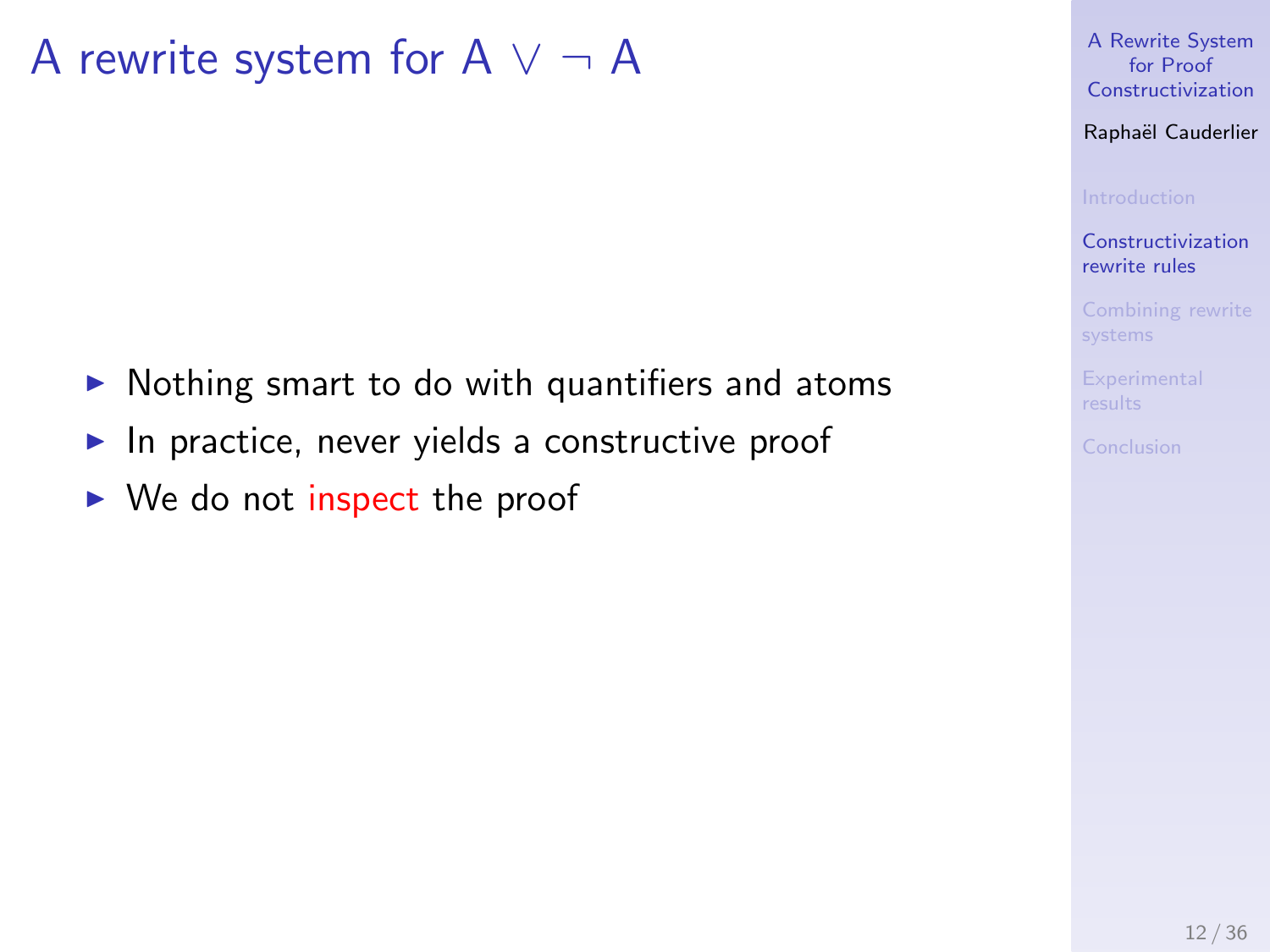## $dn_{A\Rightarrow A}$  $(\lambda H_{\neg(A \Rightarrow A)} . H_{\neg(A \Rightarrow A)}$  $(\lambda H_A.E_\bot^A((\lambda H_A'A,H_{\neg(A \Rightarrow A)}(\lambda H_A''',H_A'))H_A)))$

#### [A Rewrite System](#page-0-0) for Proof Constructivization

### Raphaël Cauderlier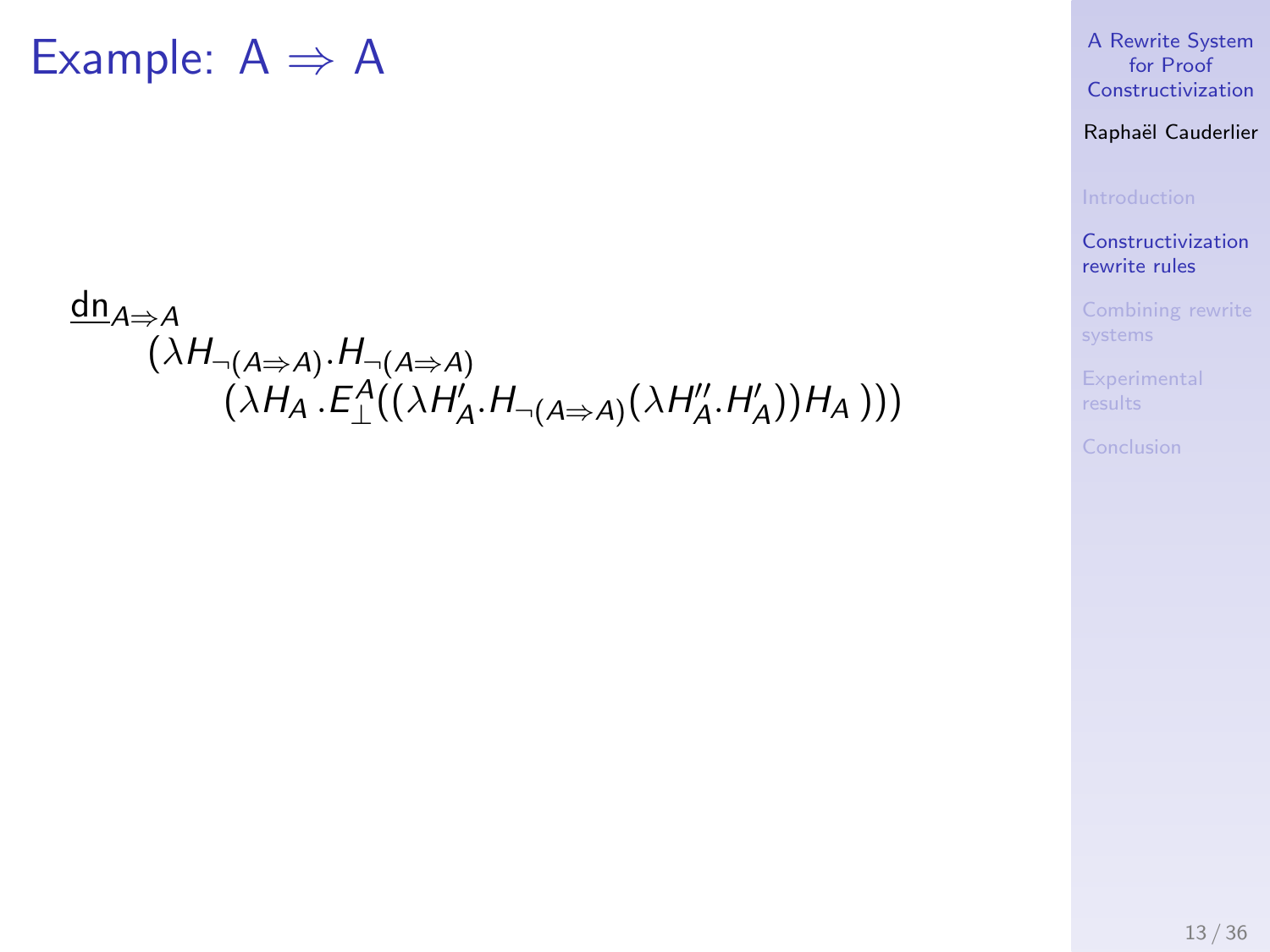## $dn_{A\Rightarrow A}$  $(\lambda H_{\neg(A \Rightarrow A)} . H_{\neg(A \Rightarrow A)}$  $(\lambda H_A.E_\bot^A((\lambda H_A'A,H_{\neg(A \Rightarrow A)}(\lambda H_A''',H_A'))H_A)))$

$$
\underline{\mathsf{dn}}_{A \Rightarrow B} \hookrightarrow \mathsf{d}_{\Rightarrow}(\underline{\mathsf{dn}}_A, \underline{\mathsf{dn}}_B)
$$

#### [A Rewrite System](#page-0-0) for Proof Constructivization

### Raphaël Cauderlier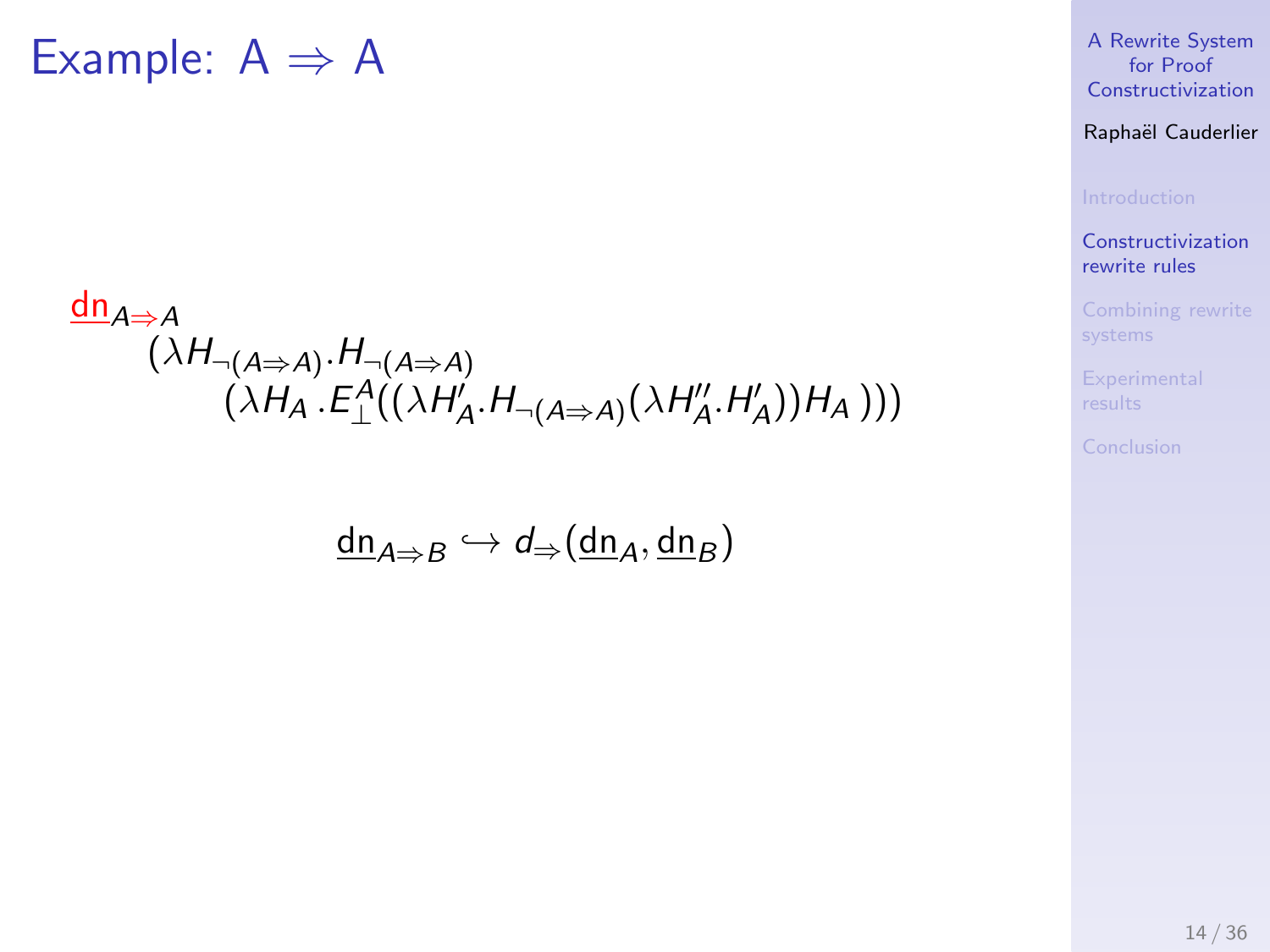$$
\lambda H_{A}.\underline{\text{dn}_{A}}(\lambda H_{\neg A}.\newline (\lambda H_{\neg (A \Rightarrow A)}.H_{\neg (A \Rightarrow A)}.\newline (\lambda H_{A}'''.E_{\perp}^{A}((\lambda H_{A}''.H_{\neg (A \Rightarrow A)}(\lambda H_{A}''.H_{A}'))H_{A}''')))(\lambda H_{A \Rightarrow A}A. H_{\neg A}(H_{A \Rightarrow A} H_{A}))
$$

#### [A Rewrite System](#page-0-0) for Proof **Constructivization**

### Raphaël Cauderlier

[Constructivization](#page-10-0) rewrite rules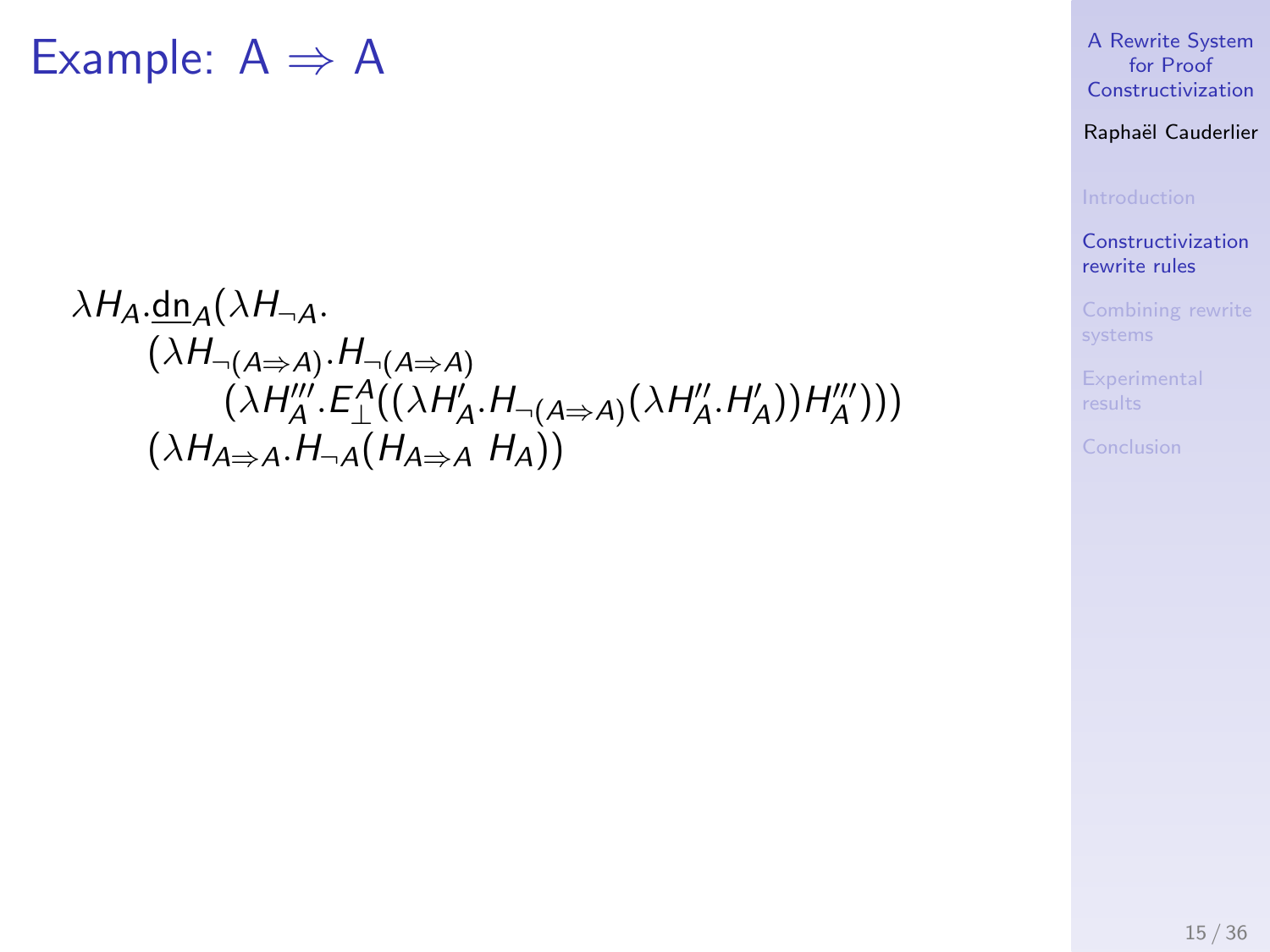$$
\lambda H_A \cdot \frac{dn_A(\lambda H_{\neg A})}{( \lambda H_{\neg (A \Rightarrow A)} \cdot H_{\neg (A \Rightarrow A)}} \cdot ( \lambda H_A^{\prime\prime} \cdot E_{\perp}^A((\lambda H_A^{\prime} \cdot H_{\neg (A \Rightarrow A)}(\lambda H_A^{\prime\prime} \cdot H_A^{\prime}))) H_A^{\prime\prime\prime})))
$$
  

$$
(\lambda H_{A \Rightarrow A} \cdot H_{\neg A}(H_{A \Rightarrow A} H_A))
$$

$$
E_{\perp}^A(\pi_{\neg A} \pi_A) \hookrightarrow \pi_A
$$

#### [A Rewrite System](#page-0-0) for Proof **Constructivization**

### Raphaël Cauderlier

[Constructivization](#page-10-0) rewrite rules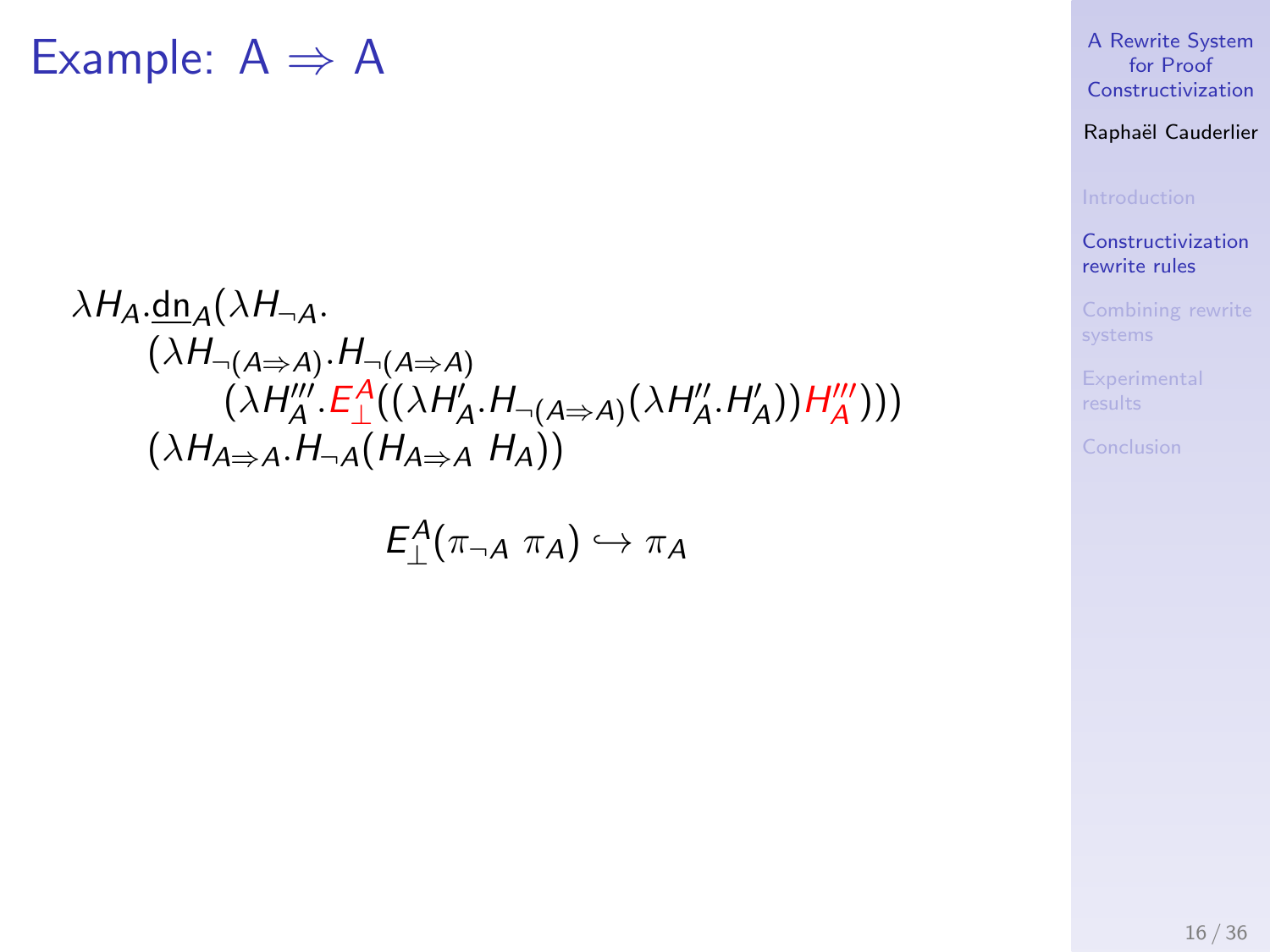$$
\lambda H_A.\underline{\text{dn}_A}(\lambda H_{\neg A}.\newline (\lambda H_{\neg (A \Rightarrow A)}.\underline{H}_{\neg (A \Rightarrow A)}.\newline (\lambda H''_A'.H''_A'))\newline (\lambda H_{A \Rightarrow A}.\underline{H}_{\neg A}(\underline{H}_{A \Rightarrow A} H_A))
$$

[A Rewrite System](#page-0-0) for Proof **Constructivization** 

Raphaël Cauderlier

[Constructivization](#page-10-0) rewrite rules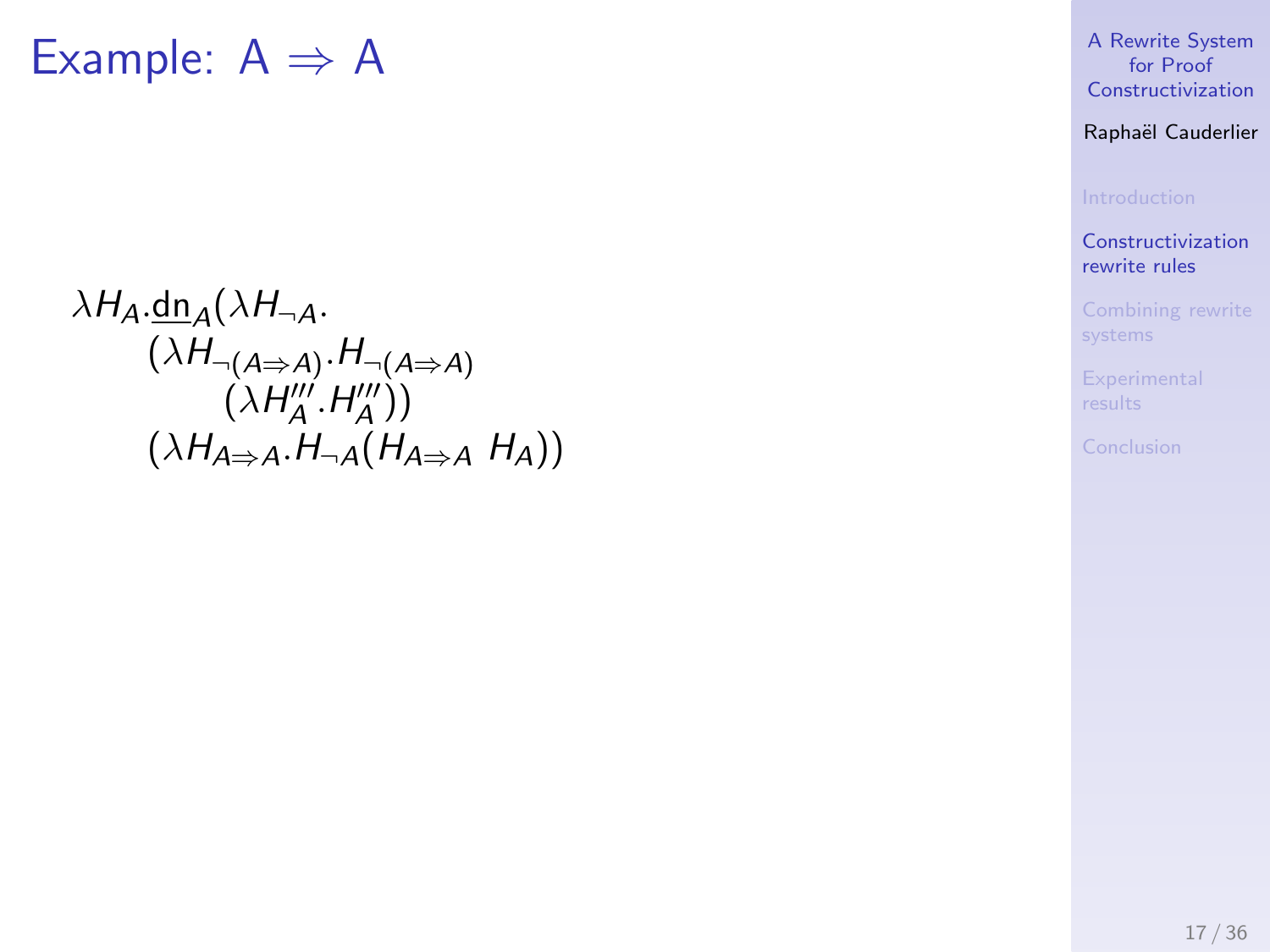$$
\lambda H_{A}.\underline{\text{dn}_{A}}(\lambda H_{\neg A}.\newline (\lambda H_{\neg (A \Rightarrow A)}.\underline{H}_{\neg (A \Rightarrow A)}.\newline (\lambda H''_{A}.\underline{H}''_{A})))\newline (\lambda H_{A \Rightarrow A}.\underline{H}_{\neg A}(\underline{H}_{A \Rightarrow A} \underline{H}_{A}))
$$

 $(\lambda H_A \pi_B (H_A)) \pi_A \hookrightarrow \pi_B (\pi_A)$ 

[A Rewrite System](#page-0-0) for Proof Constructivization

Raphaël Cauderlier

[Constructivization](#page-10-0) rewrite rules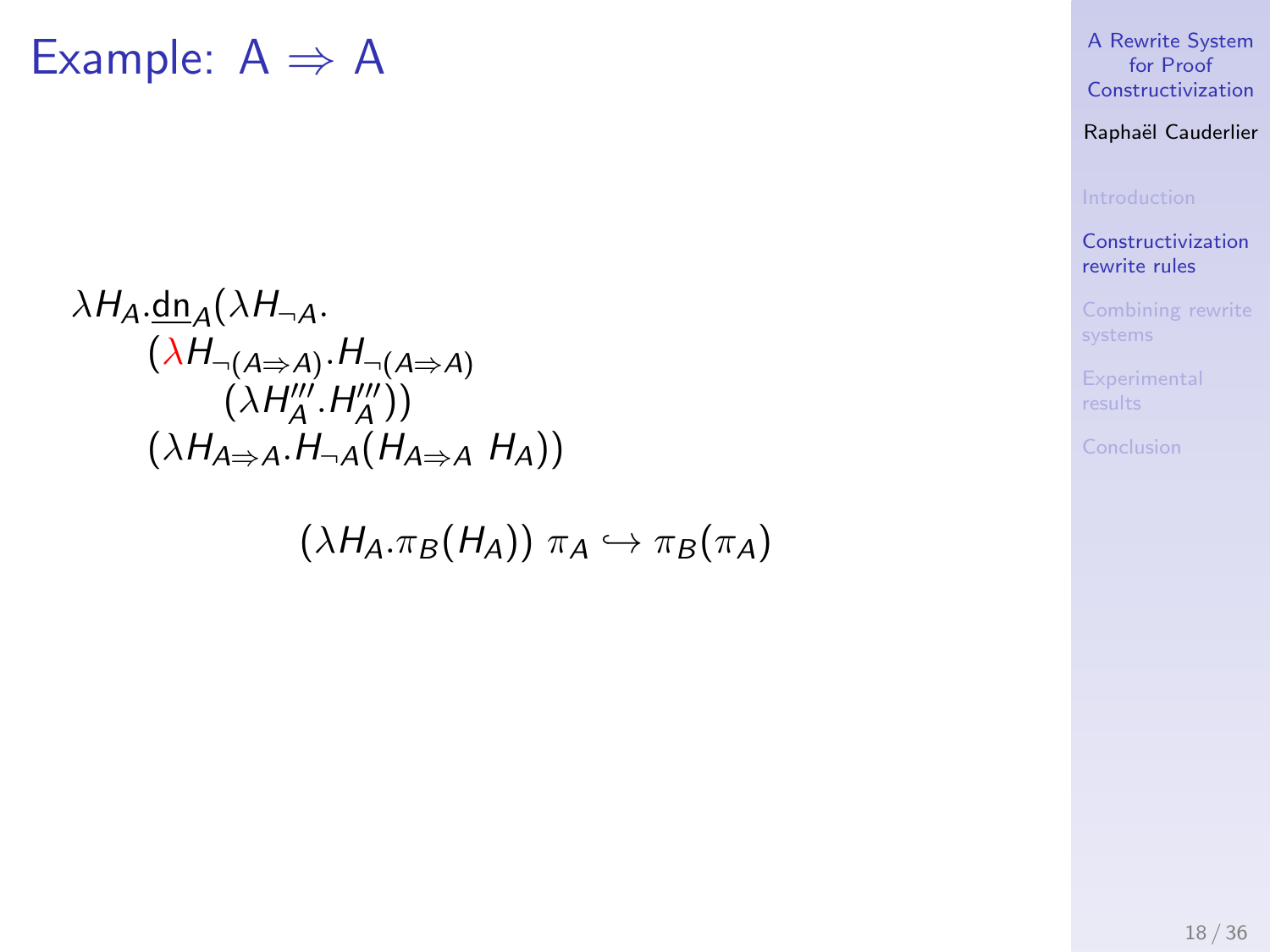$$
\lambda H_{A}.\underline{\text{dn}_{A}}(\lambda H_{\neg A}.\underline{\text{H}}_{A})
$$
  

$$
(\lambda H_{A \Rightarrow A}.\underline{\text{H}}_{\neg A}(H_{A \Rightarrow A} H_{A}))
$$
  

$$
(\lambda H''_{A}.\underline{\text{H}}'_{A}'))
$$

[A Rewrite System](#page-0-0) for Proof Constructivization

Raphaël Cauderlier

[Constructivization](#page-10-0) rewrite rules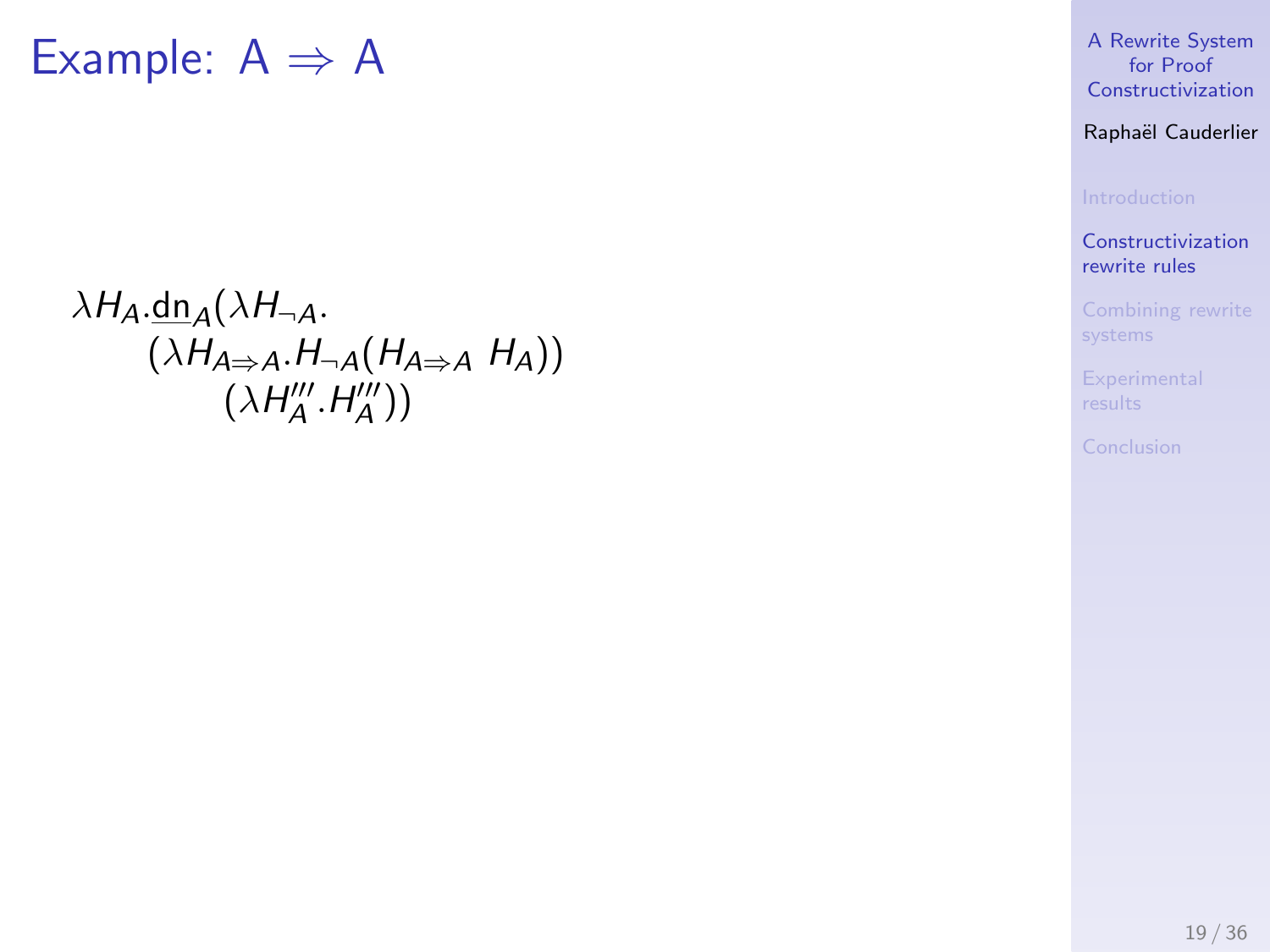$$
\lambda H_{A}.\underline{\text{dn}_{A}}(\lambda H_{\neg A}.\underline{\text{H}_{\neg A}}(H_{A\Rightarrow A} H_{A}))
$$
  

$$
(\lambda H_{A'}''', H_{A''}'''))
$$

 $(\lambda H_A. \pi_B (H_A)) \pi_A \hookrightarrow \pi_B (\pi_A)$ 

[A Rewrite System](#page-0-0) for Proof Constructivization

Raphaël Cauderlier

[Constructivization](#page-10-0) rewrite rules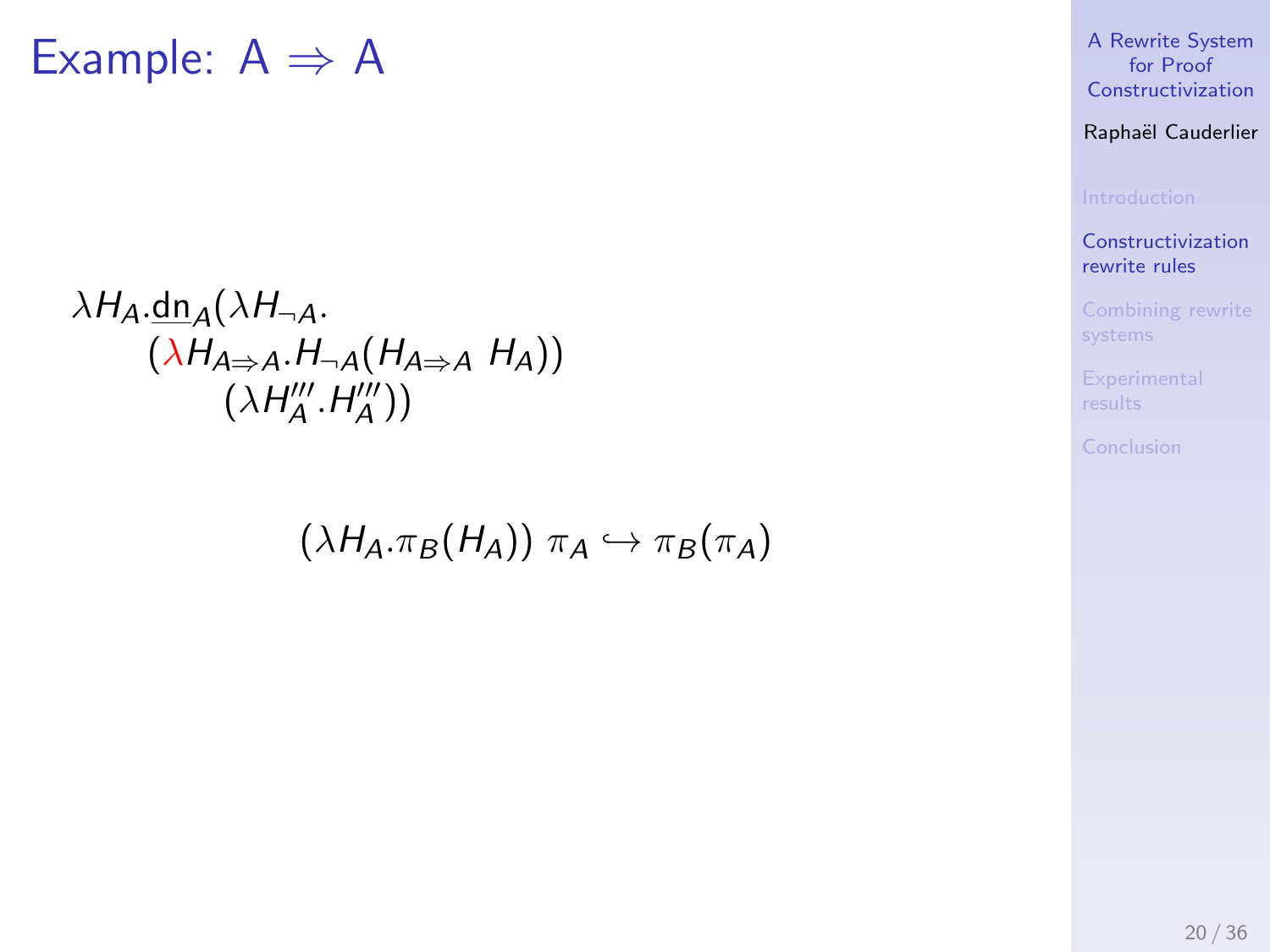$\lambda H_A \cdot \underline{dn}_A(\lambda H_{\neg A}).$  $H_{\neg A}((\lambda H_A''', H_A''') H_A))$  [A Rewrite System](#page-0-0) for Proof Constructivization

Raphaël Cauderlier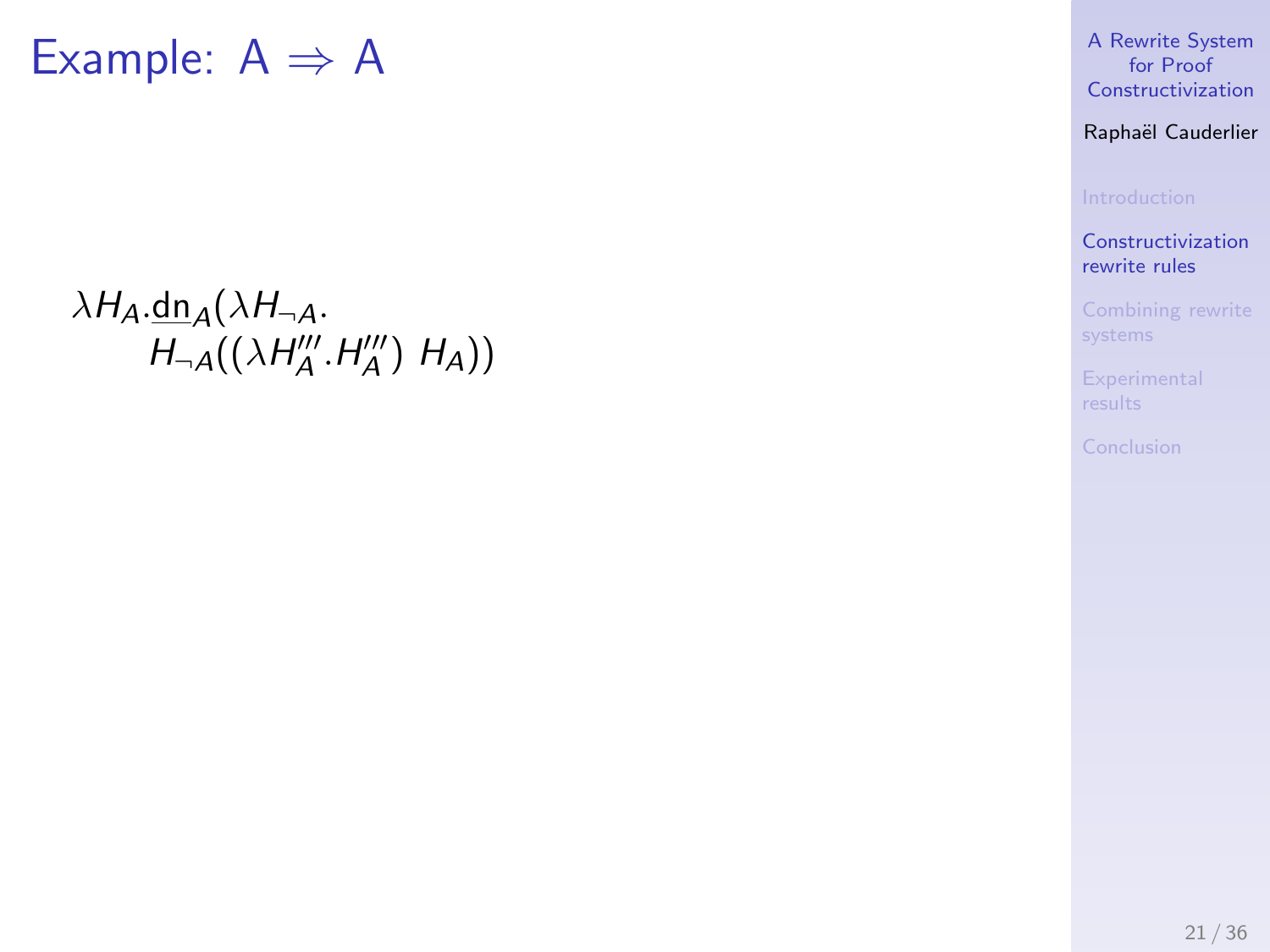$\lambda H_A \cdot \text{dn}_A(\lambda H_{\neg A}).$  $H_{\neg A}((\lambda H_A''',H_A''') H_A))$ 

 $(\lambda H_A. \pi_B (H_A)) \pi_A \hookrightarrow \pi_B (\pi_A)$ 

[A Rewrite System](#page-0-0) for Proof Constructivization

Raphaël Cauderlier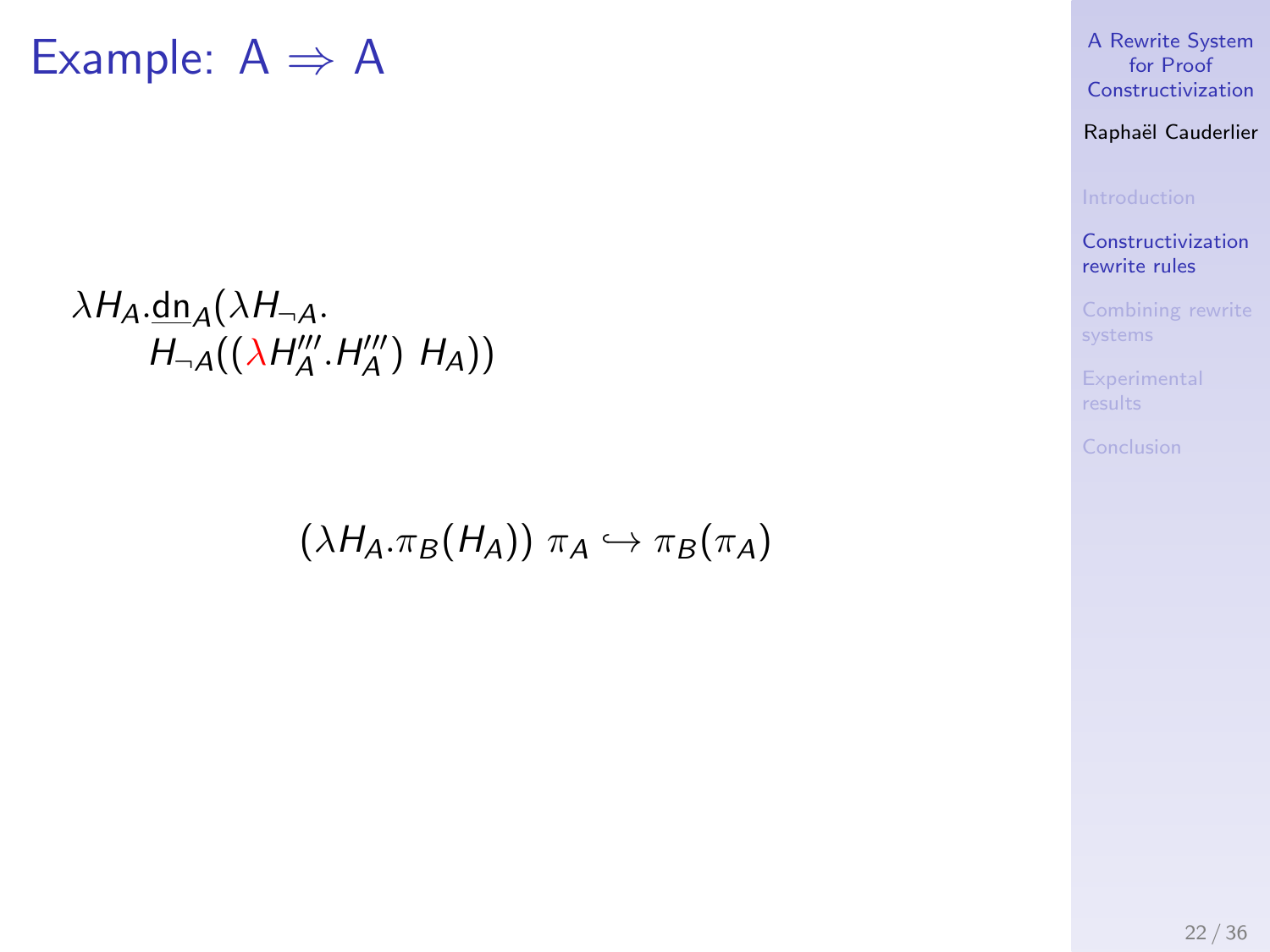$\lambda H_A \cdot \underline{dn}_A(\lambda H_{\neg A}).$  $H_{\neg A}$   $H_A$ )

[A Rewrite System](#page-0-0) for Proof Constructivization

Raphaël Cauderlier

[Constructivization](#page-10-0) rewrite rules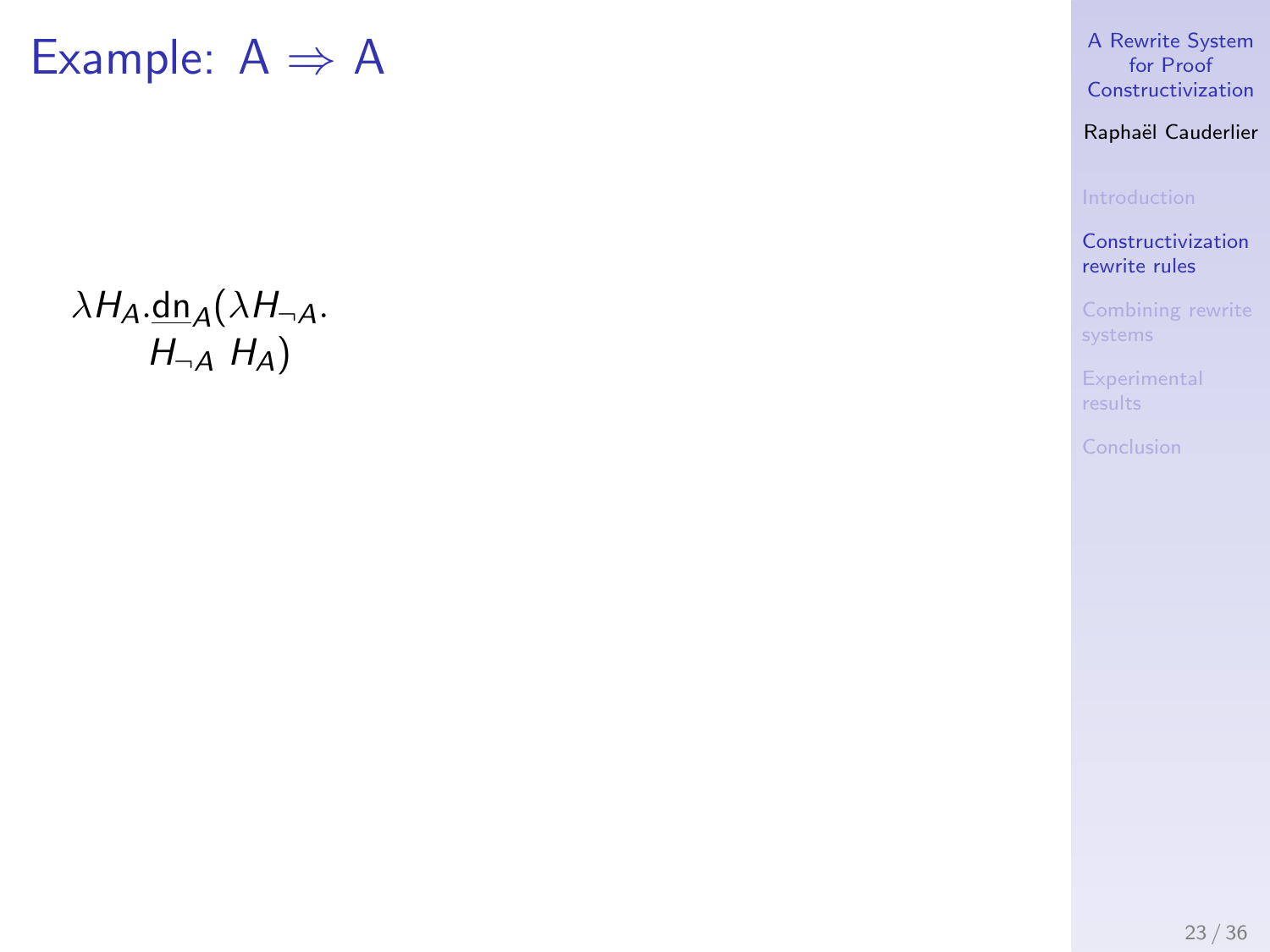## $\lambda H_A \cdot \frac{dn}{d\lambda} (\lambda H_{\neg A}).$  $H_{\neg A}$   $H_A$ )

### $\underline{\text{dn}}_A(\lambda H_{\neg A}.H_{\neg A} \pi_A) \hookrightarrow \pi_A$

[A Rewrite System](#page-0-0) for Proof Constructivization

Raphaël Cauderlier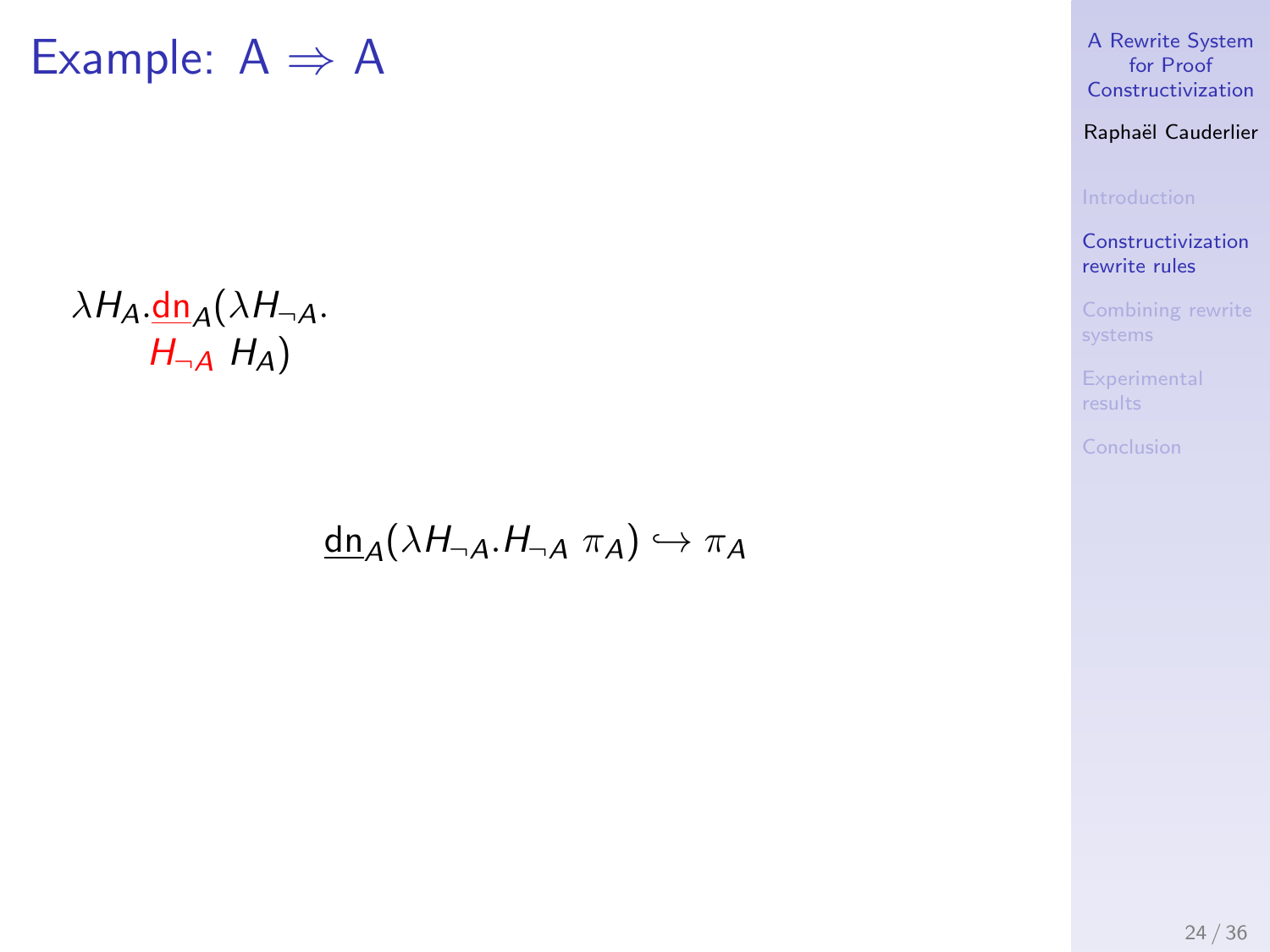$\lambda H_A$ . $H_A$ 

[A Rewrite System](#page-0-0) for Proof Constructivization

Raphaël Cauderlier

[Constructivization](#page-10-0) rewrite rules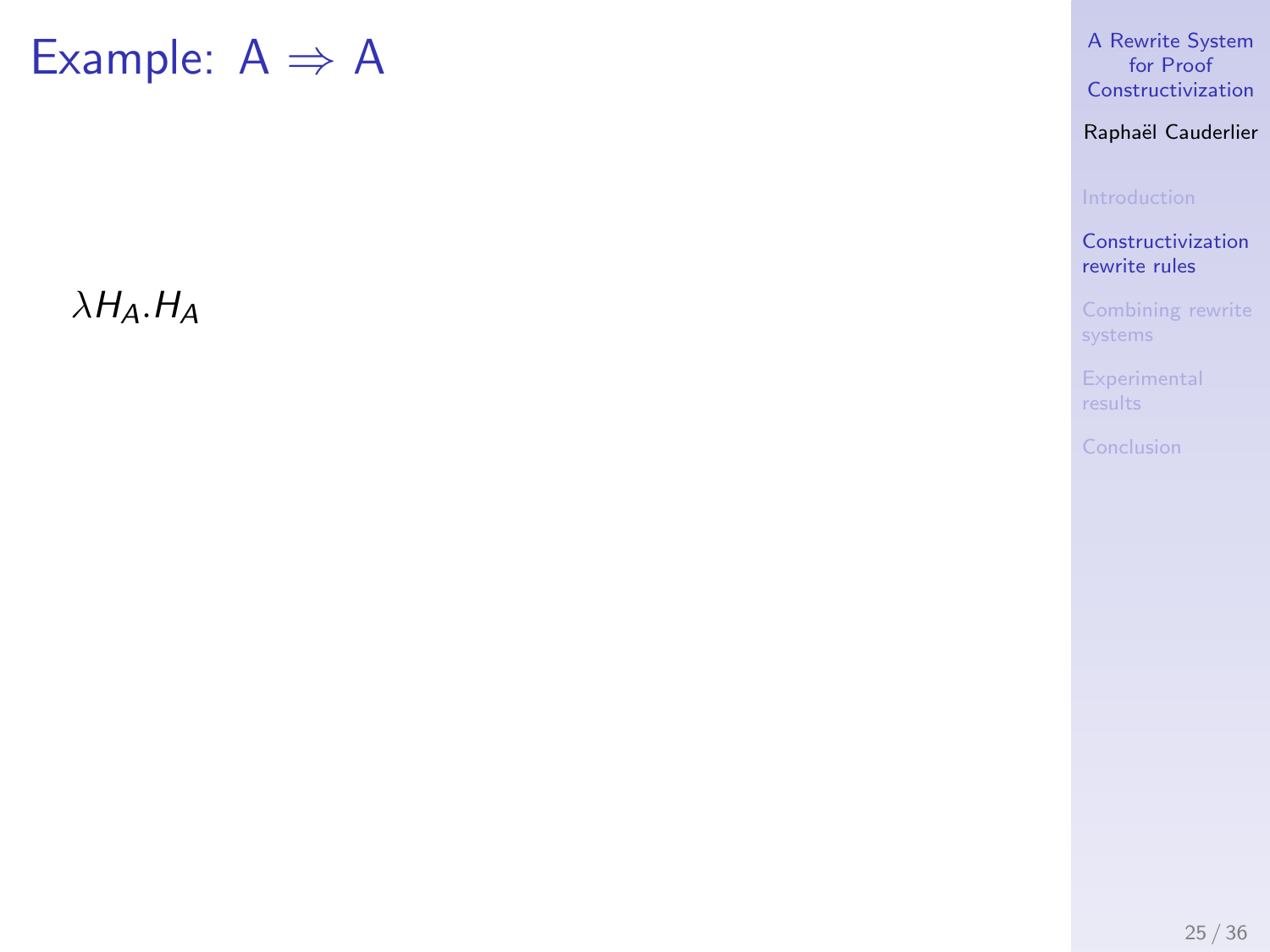The following statements are constructive theorems:

$$
\blacktriangleright d_{\top} : \underline{\sf DN}_{\top}
$$

$$
\blacktriangleright d_{\perp} : \underline{\sf DN}_{\perp}
$$

$$
\blacktriangleright d_{\wedge} : (\underline{\mathsf{DN}}_A \wedge \underline{\mathsf{DN}}_B) \Rightarrow \underline{\mathsf{DN}}_{A \wedge B}
$$

 $\blacktriangleright$  d<sub>⇒</sub> :  $DN_B \Rightarrow DN_{A\Rightarrow B}$ 

$$
\blacktriangleright d_{\forall}: (\forall x. \underline{\mathsf{DN}}_{P(x)}) \Rightarrow \underline{\mathsf{DN}}_{\forall x. P(x)}
$$

where  $DM_A := \neg\neg A \Rightarrow A$ 

which leads to the following partial definition of dn:

[A Rewrite System](#page-0-0) for Proof Constructivization

Raphaël Cauderlier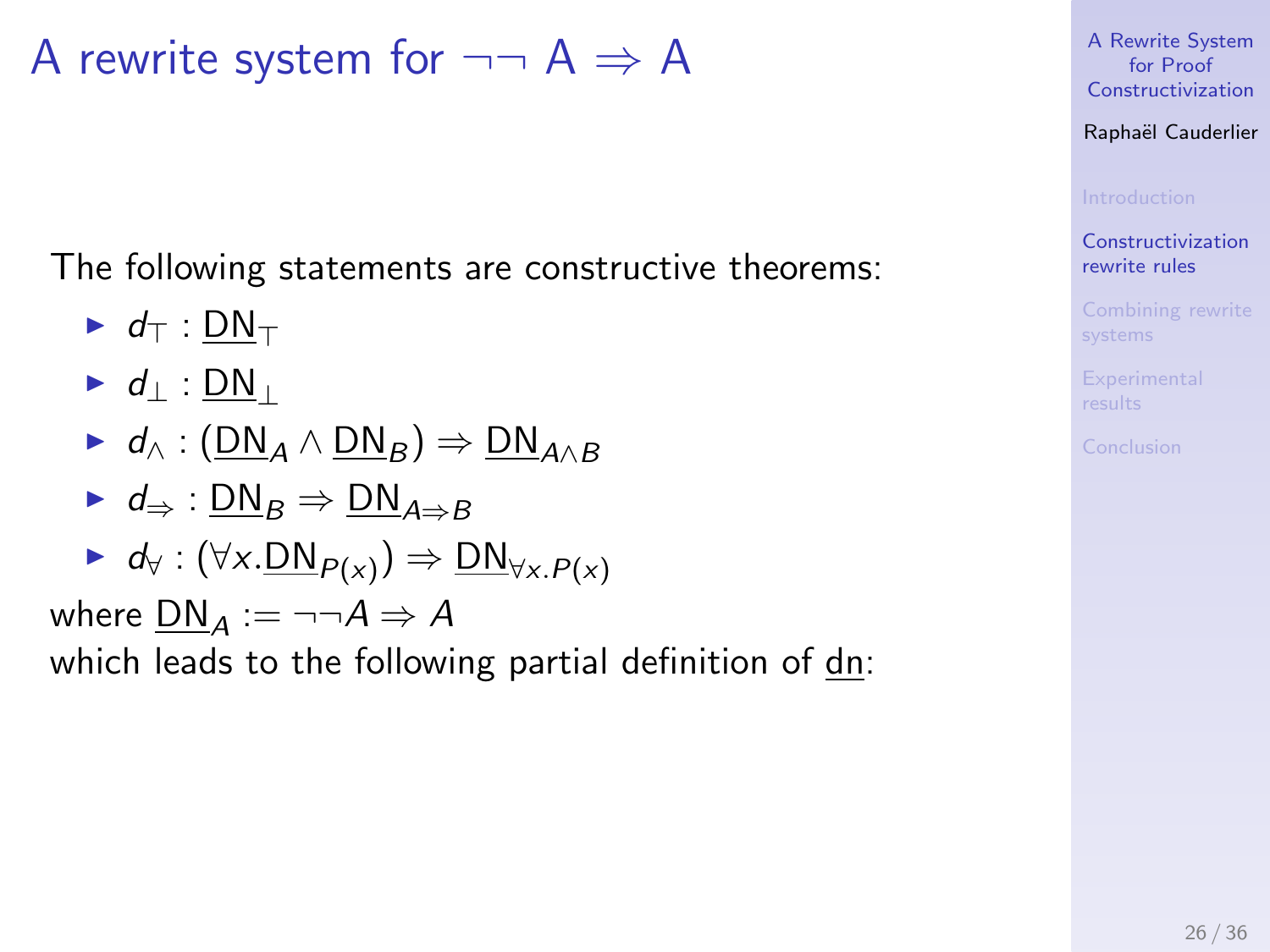$$
\frac{DN_A := \neg \neg A \Rightarrow A}{\underline{dn}_A : DN_A}
$$

- $\blacktriangleright$  dn<sub>T</sub>  $\hookrightarrow$  d<sub>T</sub>
- $\blacktriangleright$  dn<sub>⊥</sub>  $\hookrightarrow$  d<sub>⊥</sub>
- $\blacktriangleright$  dn<sub>A∧B</sub>  $\hookrightarrow$  d<sub>∧</sub>(dn<sub>A</sub>, dn<sub>B</sub>)
- $\blacksquare$  dn<sub>A⇒B</sub>  $\hookrightarrow$  d<sub>⇒</sub>(dn<sub>B</sub>)
- $\blacktriangleright \underline{\mathsf{dn}}_{\forall x. P(x)} \hookrightarrow \mathsf{d}_{\forall}(\lambda x. \underline{\mathsf{dn}}_{P(x)})$

[A Rewrite System](#page-0-0) for Proof Constructivization

Raphaël Cauderlier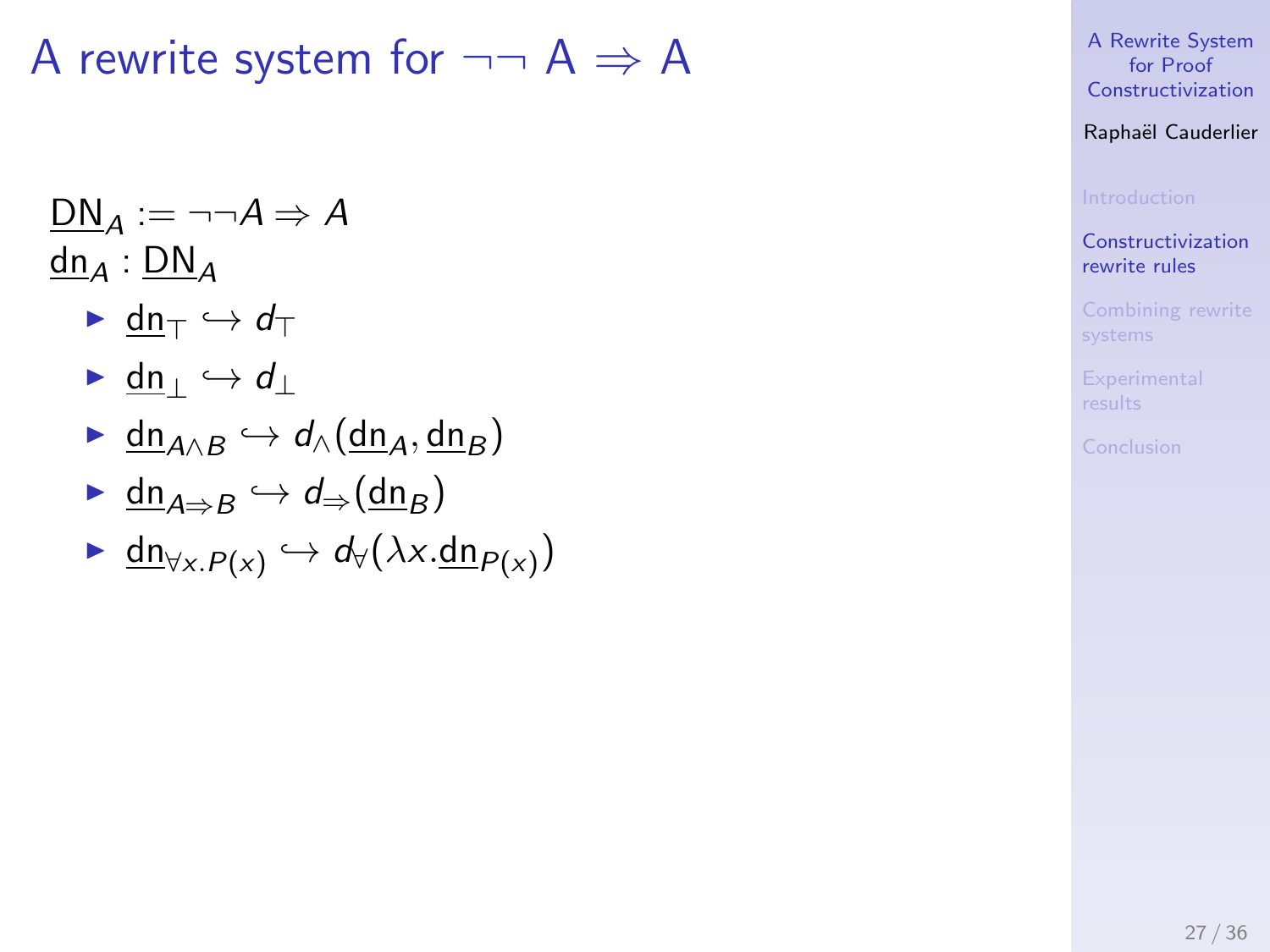$$
\frac{\mathsf{DN}_A := \neg \neg A \Rightarrow A}{\mathsf{dn}_A : \mathsf{DN}_A}
$$

- $\blacktriangleright$  dn<sub>T</sub>  $\hookrightarrow$  d<sub>T</sub>
- $\blacktriangleright$  dn<sub>⊥</sub>  $\hookrightarrow$  d<sub>⊥</sub>
- $\triangleright$  dn<sub>A∧B</sub>  $\hookrightarrow$  d<sub>∧</sub>(dn<sub>A</sub>, dn<sub>B</sub>)
- $\blacktriangleright$  dn<sub>A⇒B</sub>  $\hookrightarrow$  d<sub>⇒</sub>(dn<sub>B</sub>)
- $\blacktriangleright \underline{\mathsf{dn}}_{\forall x. P(x)} \hookrightarrow \mathsf{d}_{\forall}(\lambda x. \underline{\mathsf{dn}}_{P(x)})$
- $\blacktriangleright$  dn<sub>A</sub>  $(\lambda H_{\neg A}.H_{\neg A} \pi_A) \hookrightarrow \pi_A$

[A Rewrite System](#page-0-0) for Proof Constructivization

Raphaël Cauderlier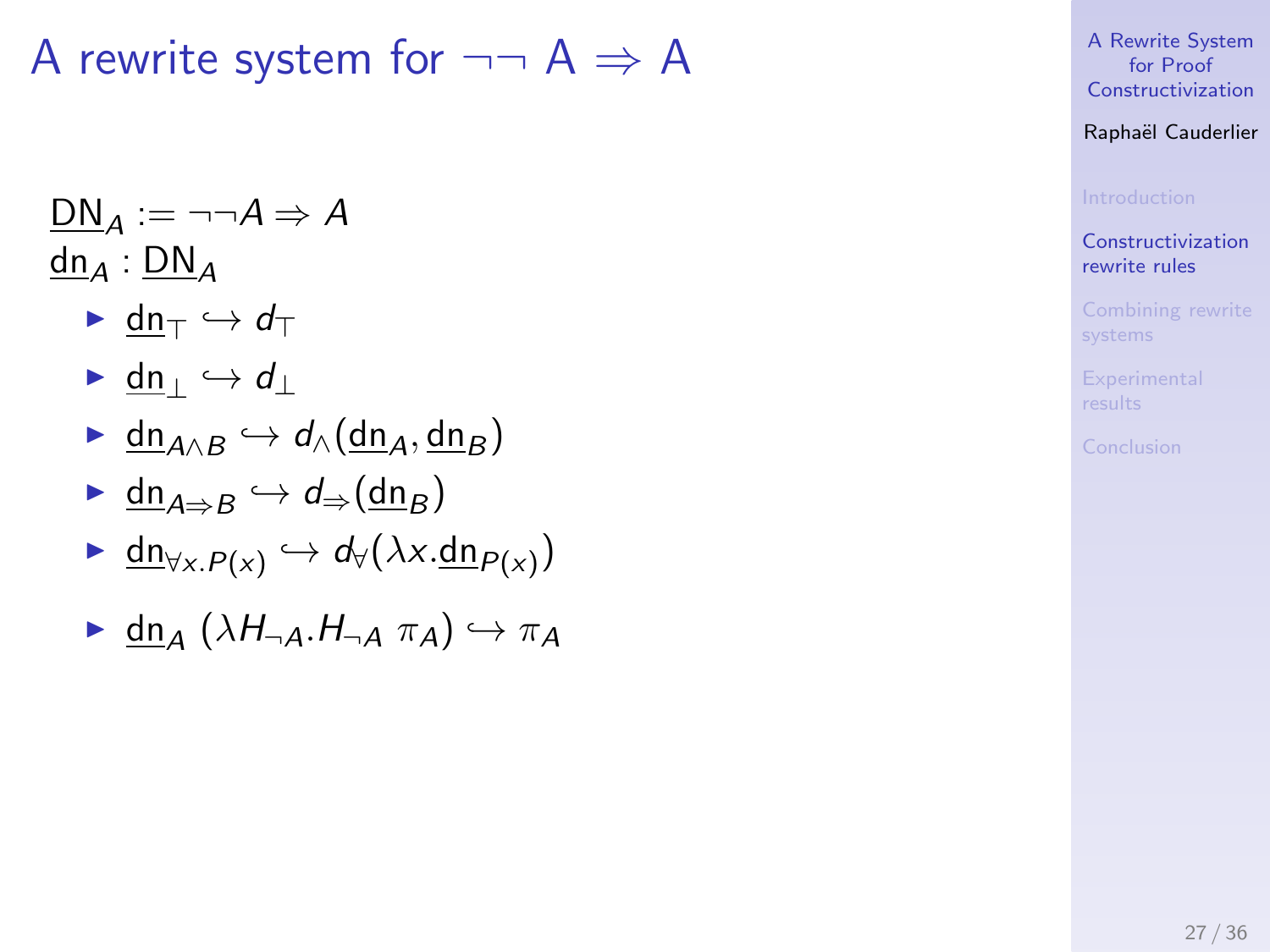$$
\frac{\mathsf{DN}_A := \neg \neg A \Rightarrow A}{\mathsf{dn}_A : \mathsf{DN}_A}
$$

- $\blacktriangleright$  dn<sub>T</sub>  $\hookrightarrow$  d<sub>T</sub>
- $\blacktriangleright$  dn<sub>⊥</sub>  $\hookrightarrow$  d<sub>⊥</sub>
- $\triangleright$  dn<sub>A∧B</sub>  $\hookrightarrow$  d<sub>∧</sub>(dn<sub>A</sub>, dn<sub>B</sub>)
- $\triangleright$  dn<sub>A⇒B</sub>  $\hookrightarrow$  d<sub>⇒</sub>(dn<sub>B</sub>)
- $\blacktriangleright \underline{\mathsf{dn}}_{\forall x. P(x)} \hookrightarrow \mathsf{d}_{\forall}(\lambda x. \underline{\mathsf{dn}}_{P(x)})$
- $\blacktriangleright$  dn<sub>A</sub>  $(\lambda H_{\neg A}.H_{\neg A} \pi_A) \hookrightarrow \pi_A$
- $\blacktriangleright$  dn<sub>A</sub> ( $\lambda_-\pi_\perp$ )  $\hookrightarrow$   $E_{\perp}^A(\pi_\perp)$

[A Rewrite System](#page-0-0) for Proof Constructivization

Raphaël Cauderlier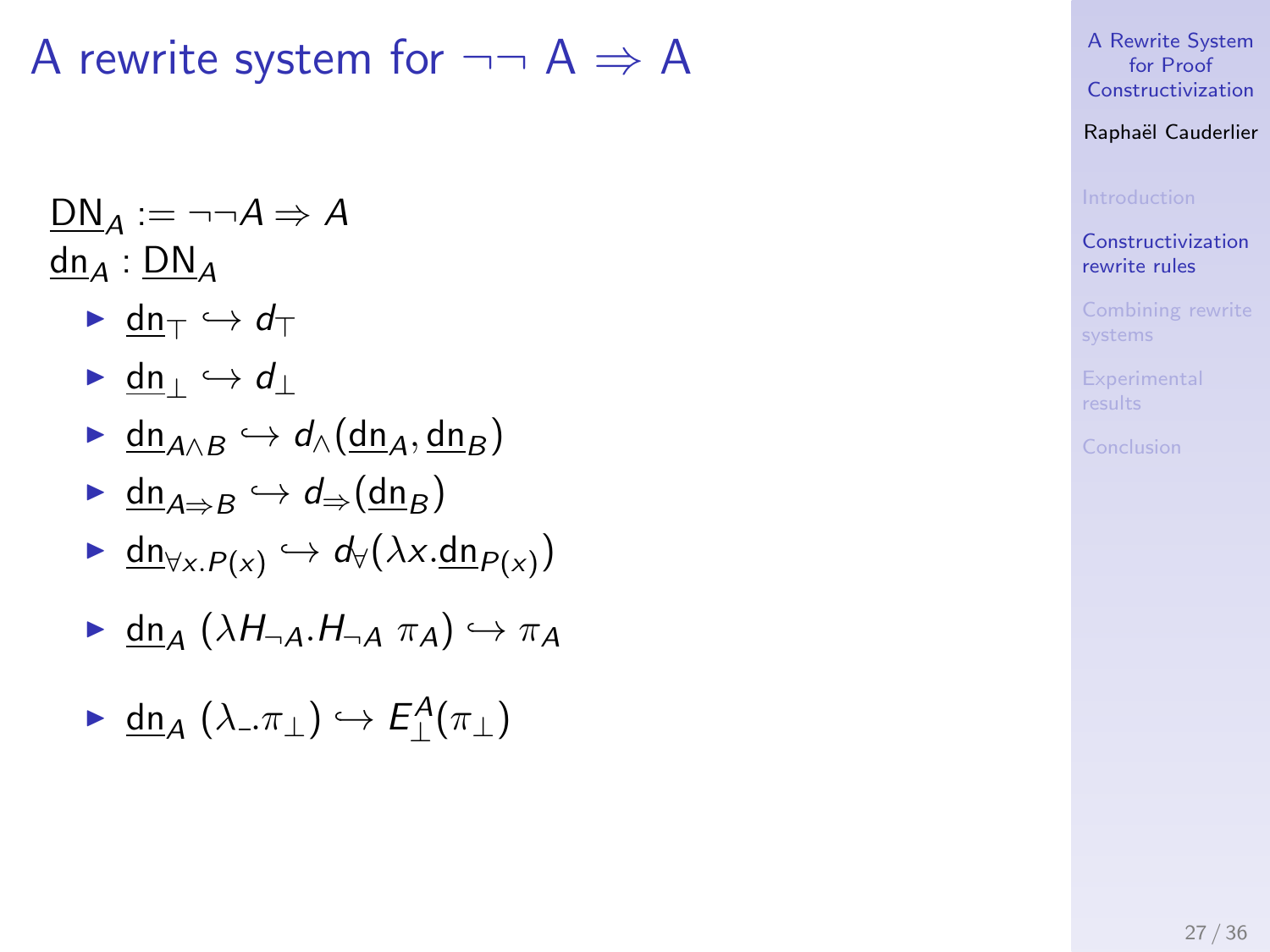# Elimination of negation proofs

Higher-order rewrite rules

- $\blacktriangleright$  dn<sub>A</sub>  $(\lambda H_{\neg A}.H_{\neg A} \pi_A) \hookrightarrow \pi_A$
- $\blacktriangleright$  dn<sub>A</sub> ( $\lambda_-\pi_\perp$ )  $\hookrightarrow$   $E_{\perp}^A(\pi_\perp)$

[A Rewrite System](#page-0-0) for Proof Constructivization

Raphaël Cauderlier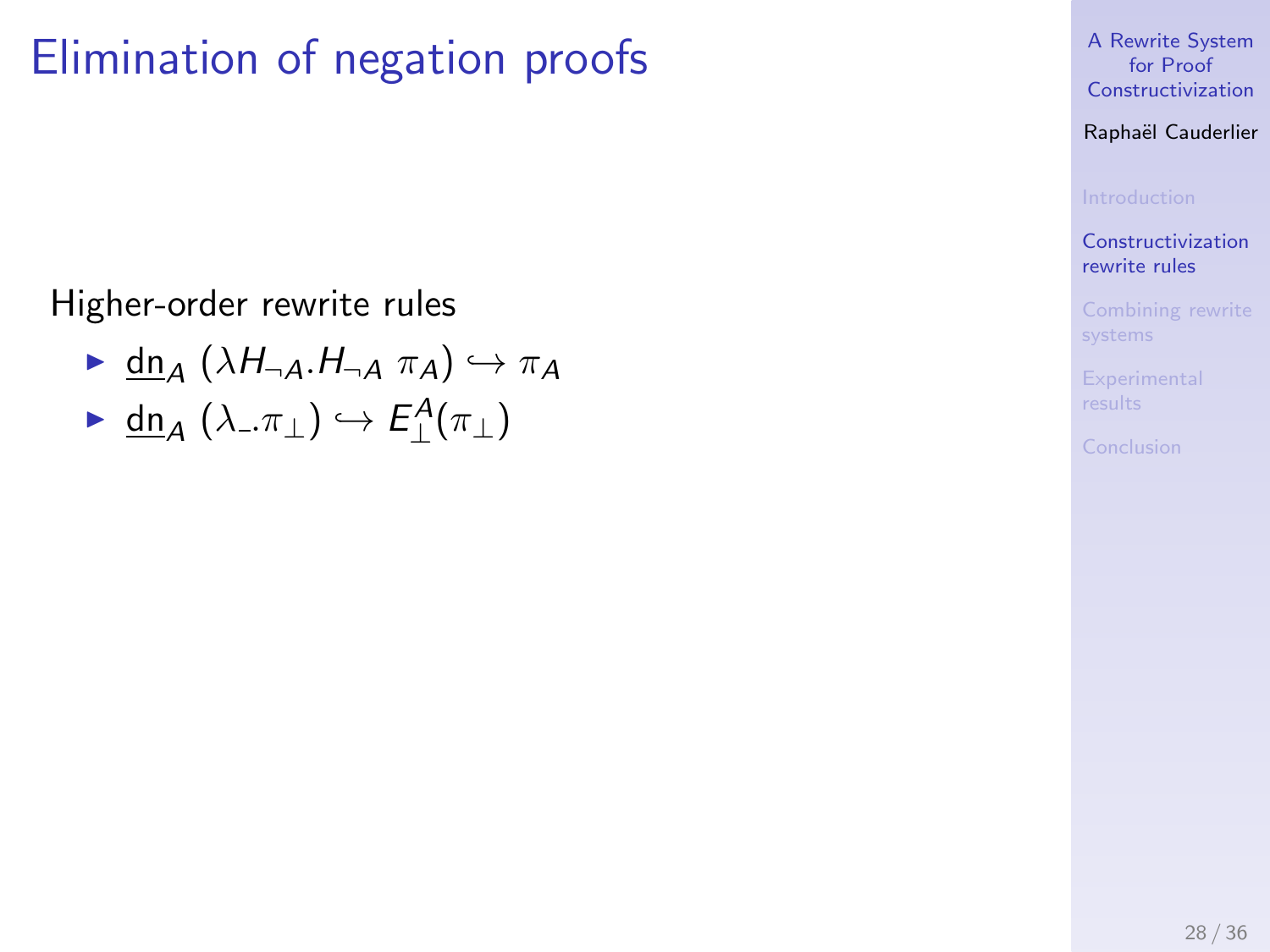# Elimination of negation proofs

Higher-order rewrite rules

- $\blacktriangleright$  dn<sub>A</sub>  $(\lambda H_{\neg A}.H_{\neg A} \pi_A) \hookrightarrow \pi_A$
- $\blacktriangleright$  dn<sub>A</sub> ( $\lambda_-\pi_\perp$ )  $\hookrightarrow$   $E_{\perp}^A(\pi_\perp)$
- $\blacktriangleright$   $E_{\perp}^A(\pi_{\neg A} \pi_A) \hookrightarrow \pi_A$

[A Rewrite System](#page-0-0) for Proof Constructivization

Raphaël Cauderlier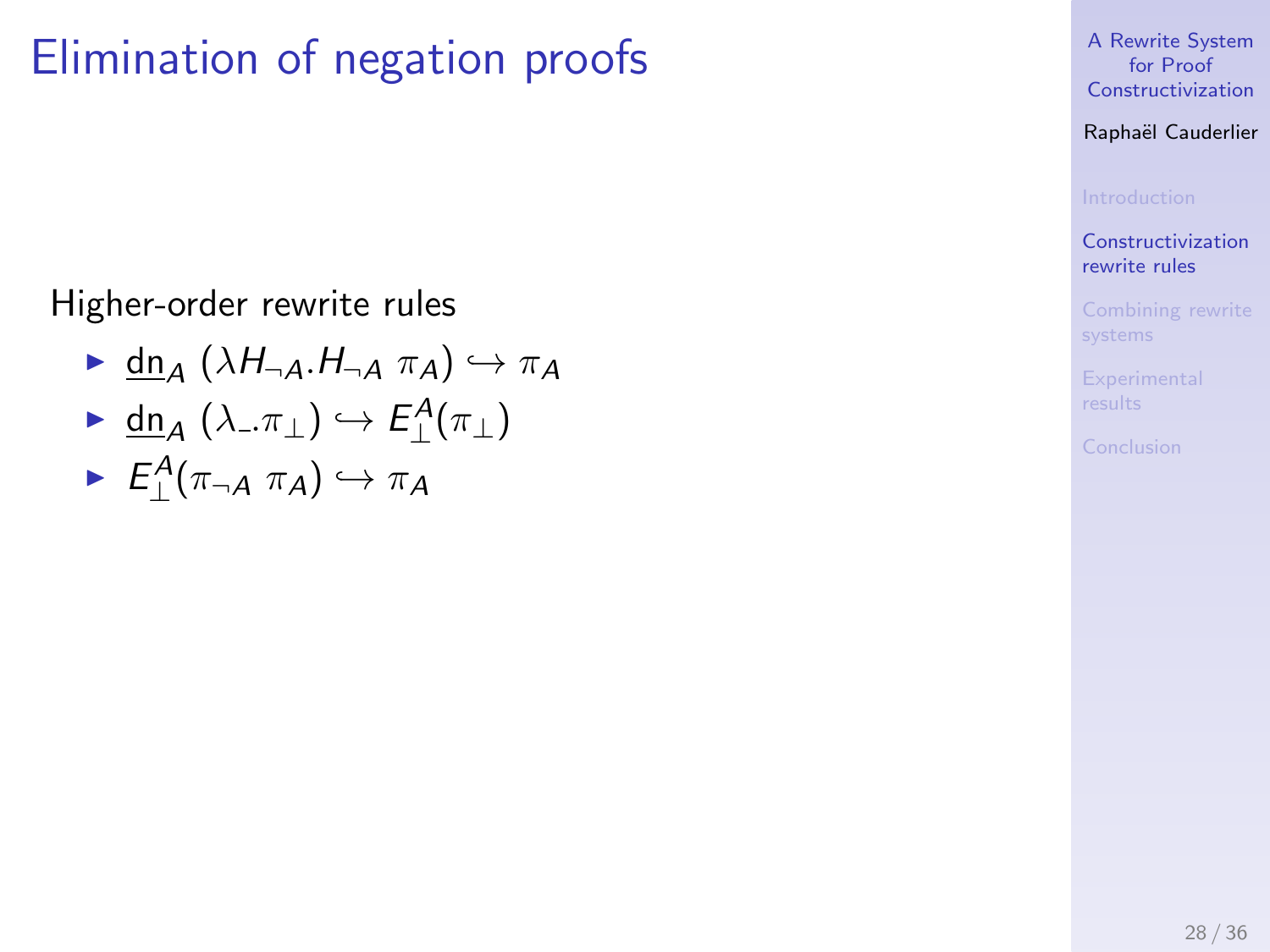# Elimination of negation proofs

Higher-order rewrite rules

- $\blacktriangleright$  dn<sub>A</sub>  $(\lambda H_{\neg A}.H_{\neg A} \pi_A) \hookrightarrow \pi_A$
- $\blacktriangleright$  dn<sub>A</sub> ( $\lambda_-\pi_\perp$ )  $\hookrightarrow$   $E_{\perp}^A(\pi_\perp)$
- $\blacktriangleright$   $E_{\perp}^A(\pi_{\neg A} \pi_A) \hookrightarrow \pi_A$
- $\blacktriangleright$   $E_{\perp}^{A\Rightarrow B}(\pi_{\perp})$   $\pi_{A}\hookrightarrow E_{\perp}^{B}(\pi_{\perp})$
- $\triangleright$   $\lambda H_A.E_\bot^B(\pi_\bot) \hookrightarrow E_\bot^{A \Rightarrow B}(\pi_\bot)$

[A Rewrite System](#page-0-0) for Proof Constructivization

Raphaël Cauderlier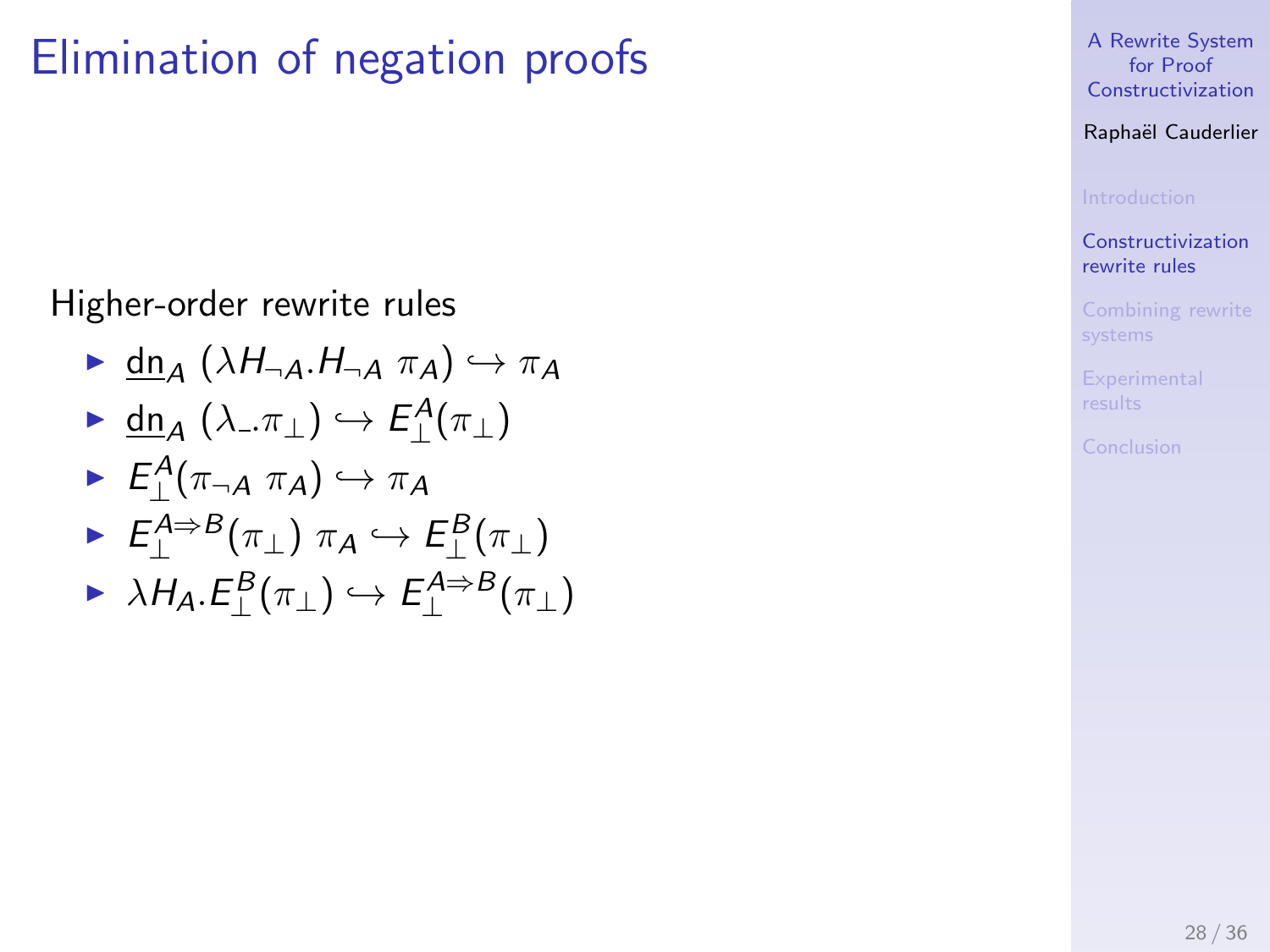## **Confluence**

#### [A Rewrite System](#page-0-0) for Proof Constructivization

#### Raphaël Cauderlier

[Constructivization](#page-10-0) rewrite rules

### $\triangleright \lambda H_{\top}.H_{\top} \leftrightarrow \lambda H_{\top}.\underline{\mathsf{dn}}_{\top} (\lambda H_{\neg \top}.H_{\neg \top} H_{\top}) \hookrightarrow \lambda H_{\top}.I_{\top}$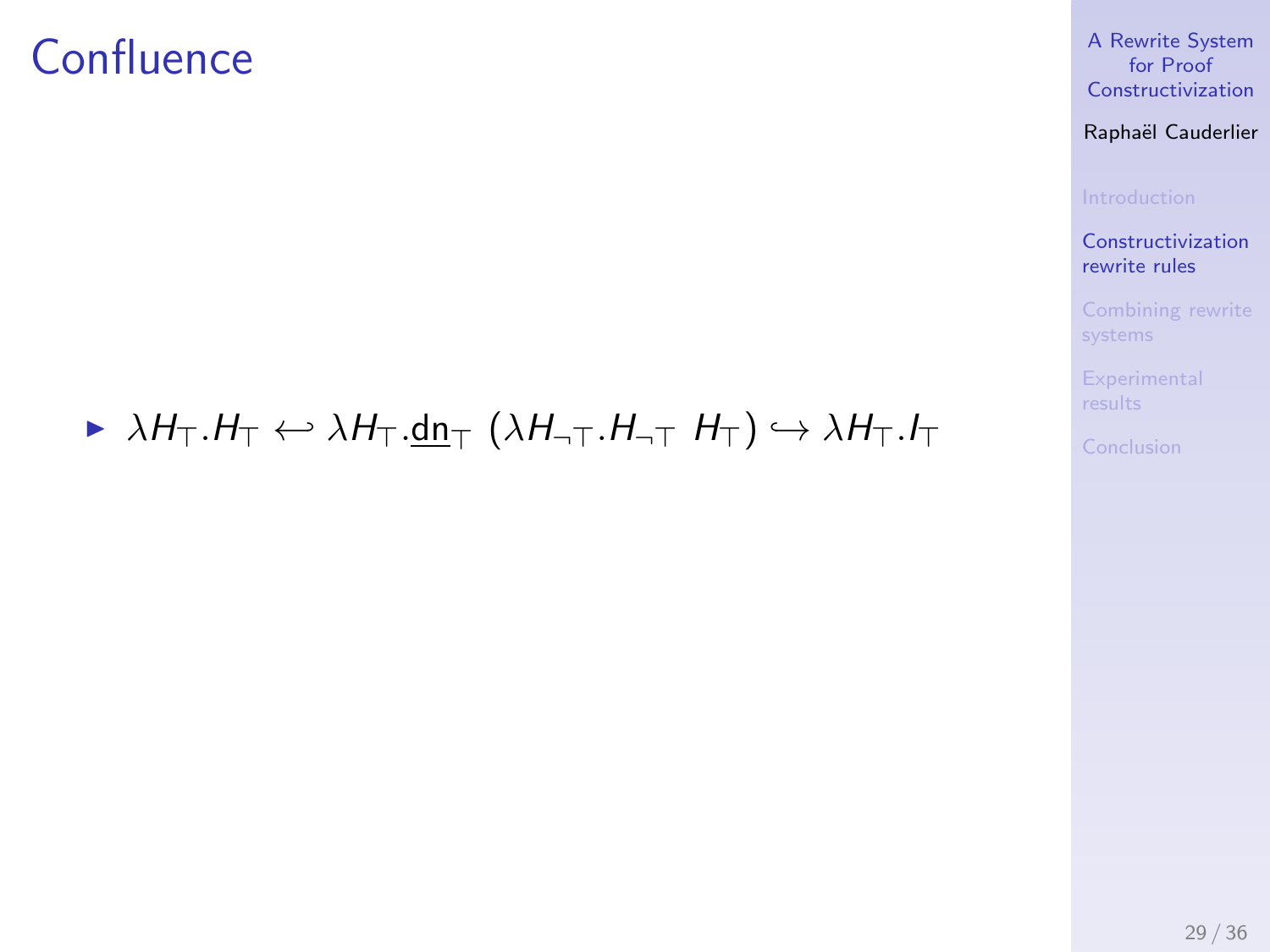# <span id="page-35-0"></span>The constructivizatoin pipeline



#### [A Rewrite System](#page-0-0) for Proof Constructivization

### Raphaël Cauderlier

30 / 36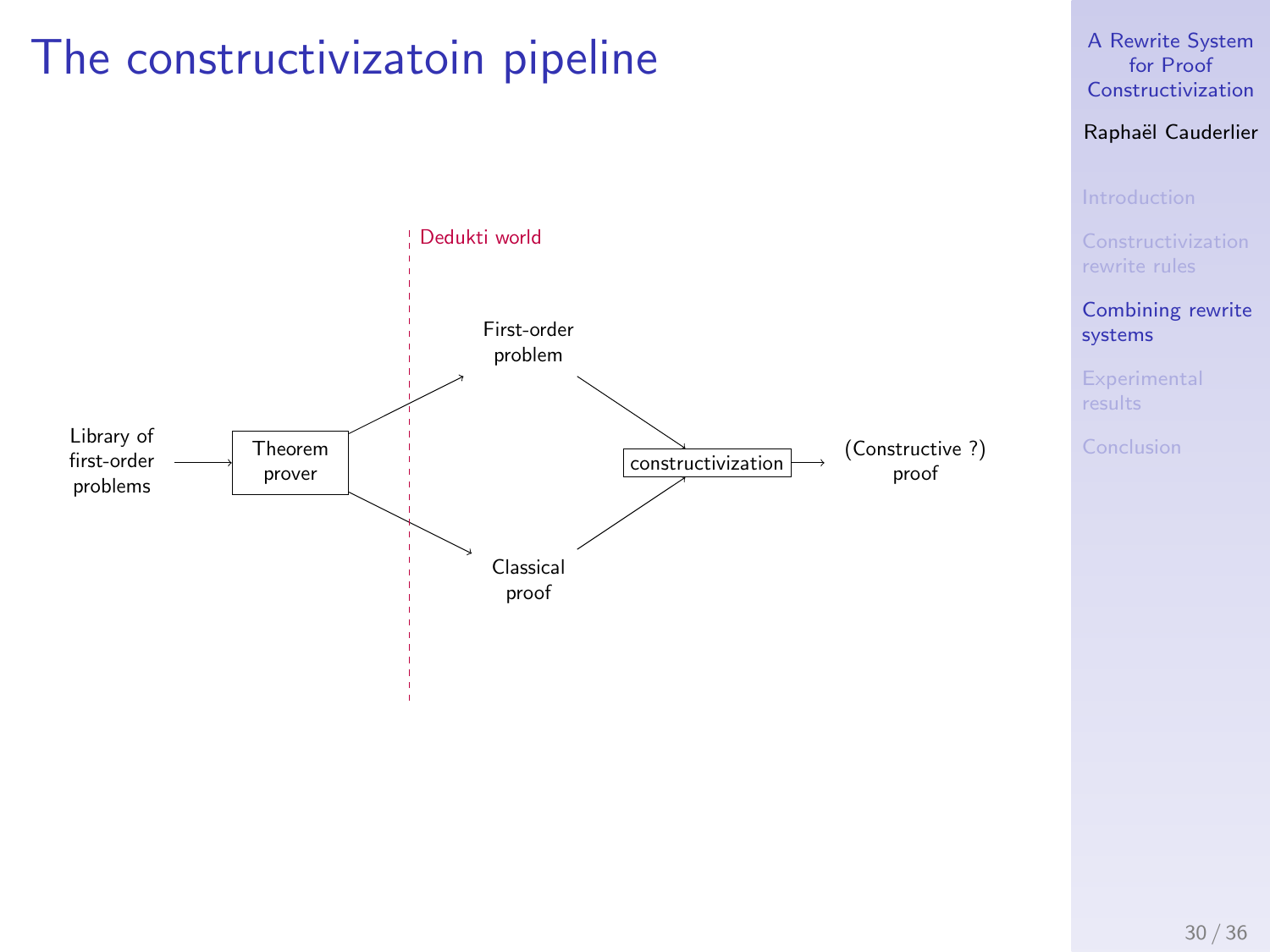# Zooming at the constructivization box





[Combining rewrite](#page-35-0) systems

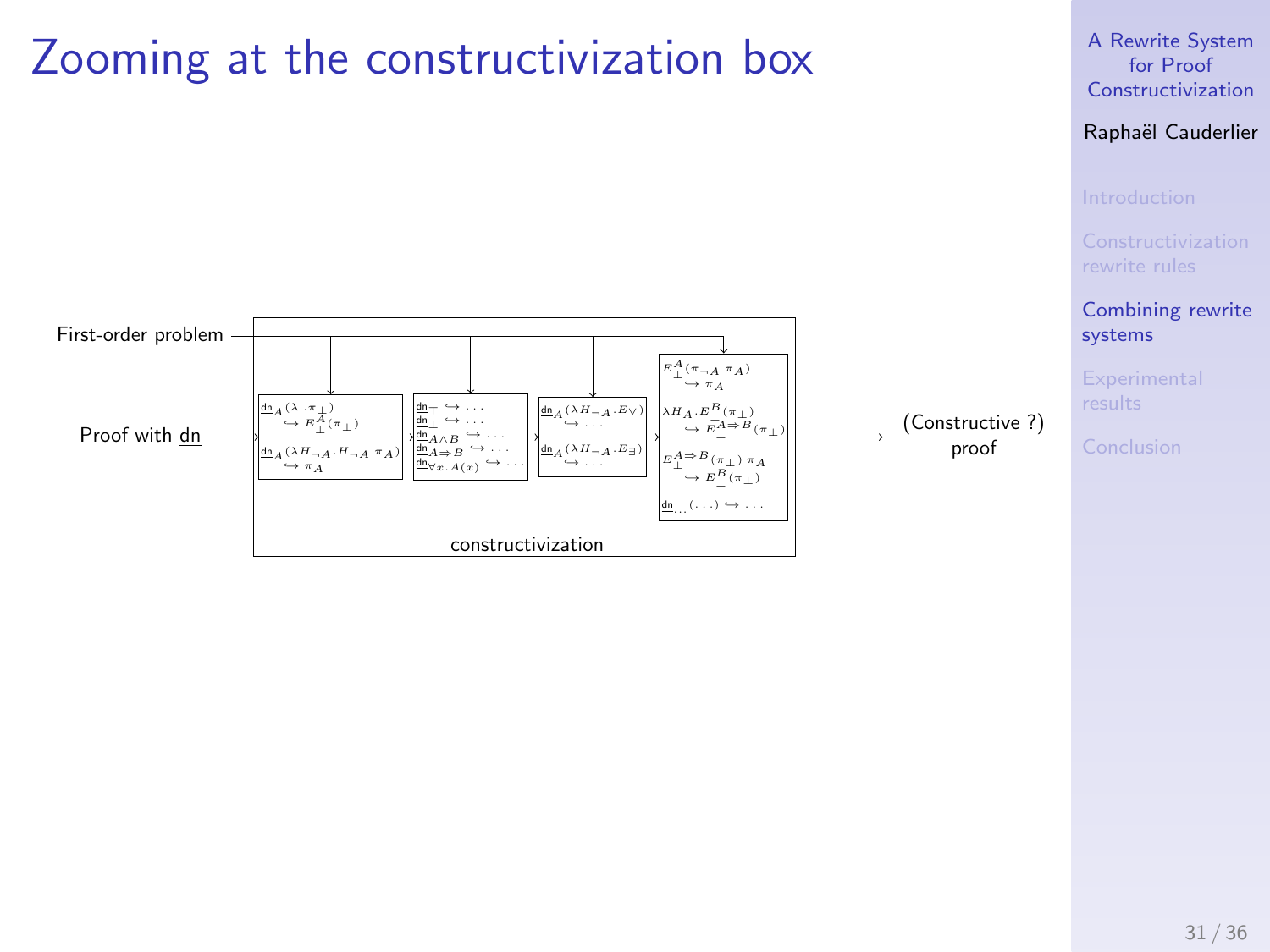Dedukti is good at writing Dedukti code.

- $\triangleright$  Normalize the same term with respect to several successive rewrite systems
- Rewrite system  $=$  meta-programming stage
- $\blacktriangleright$  Confluence of the last

[A Rewrite System](#page-0-0) for Proof Constructivization

Raphaël Cauderlier

[Combining rewrite](#page-35-0) systems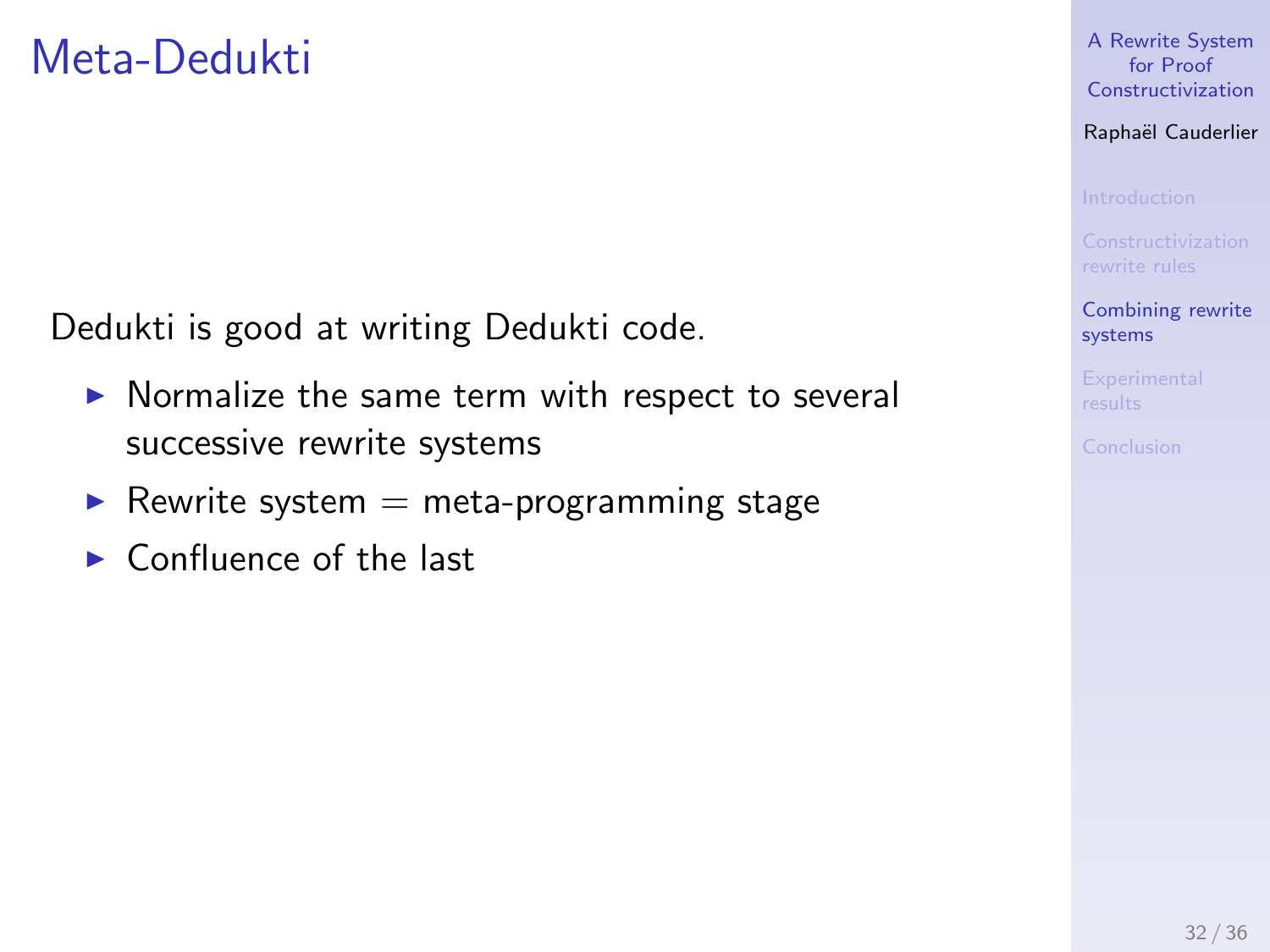## <span id="page-38-0"></span>**Results**

### Timeout: 10s (Zenon) and 10min (Dedukti) Memory limit: 2GB Library: TPTP v6.3.0

÷.

| Problems                | 6528 |
|-------------------------|------|
| Classical proofs        | 1258 |
| Normalized proofs       | 1240 |
| Constructive proofs     | 856  |
| Constructivization rate | 68%  |

[A Rewrite System](#page-0-0) for Proof Constructivization

Raphaël Cauderlier

**[Experimental](#page-38-0)** results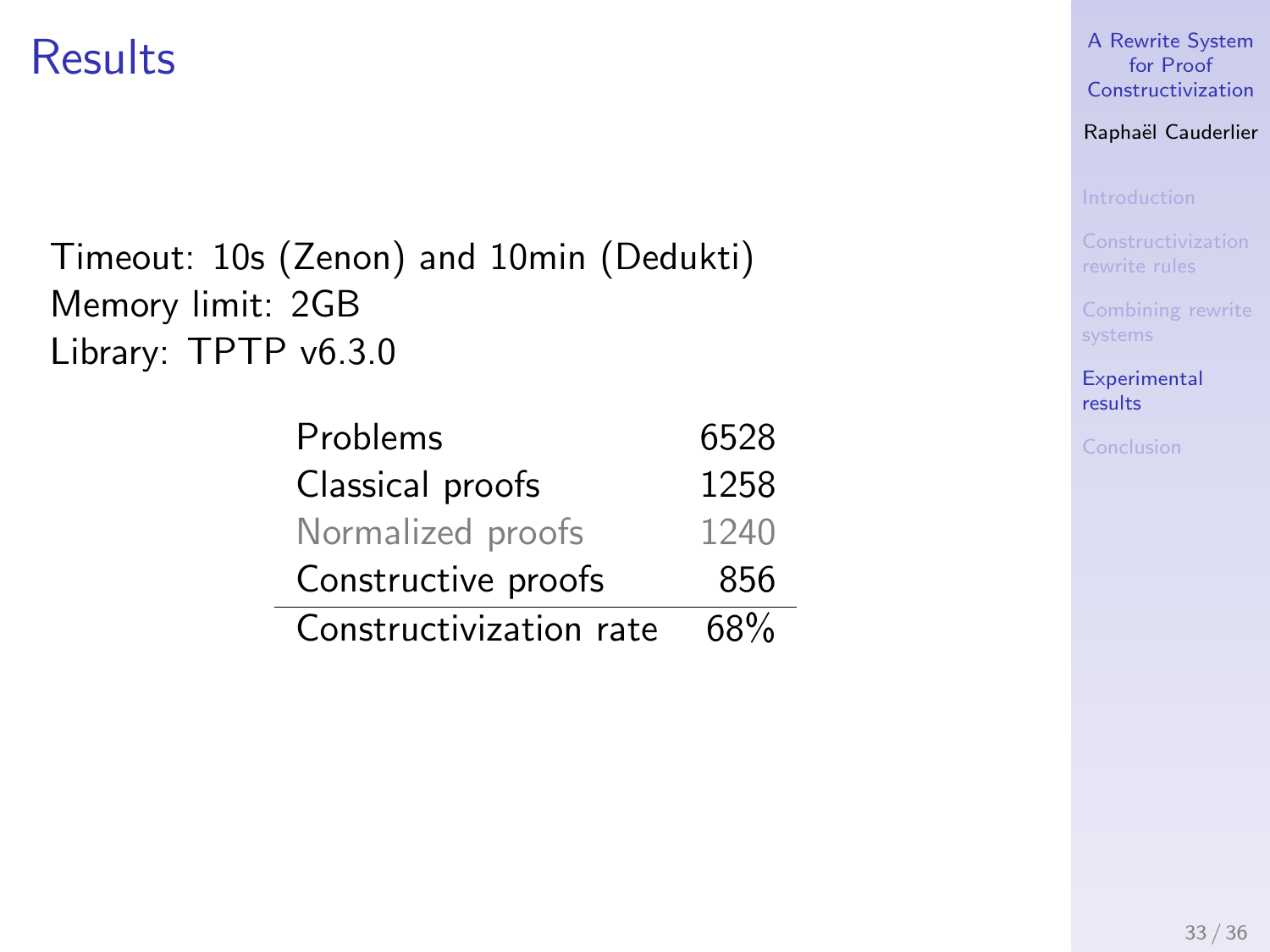## Related work

### $\blacktriangleright$  Zenonide

- $\triangleright$  Constructivization in sequent calculus
- $\blacktriangleright$  Specific to Zenon
- $\blacktriangleright$  Similar performances (66.8%)
- Complementary (76% combined)
- $\blacktriangleright$  iLeanCop
	- $\triangleright$  Best intuitionistic theorem prover according to ILTP
	- $\triangleright$  No proof output
	- $\triangleright$  More ambitious: complete for first-order intuitionistic logic
	- $\blacktriangleright$  Surprise: we are competitive

#### [A Rewrite System](#page-0-0) for Proof Constructivization

### Raphaël Cauderlier

**[Experimental](#page-38-0)** results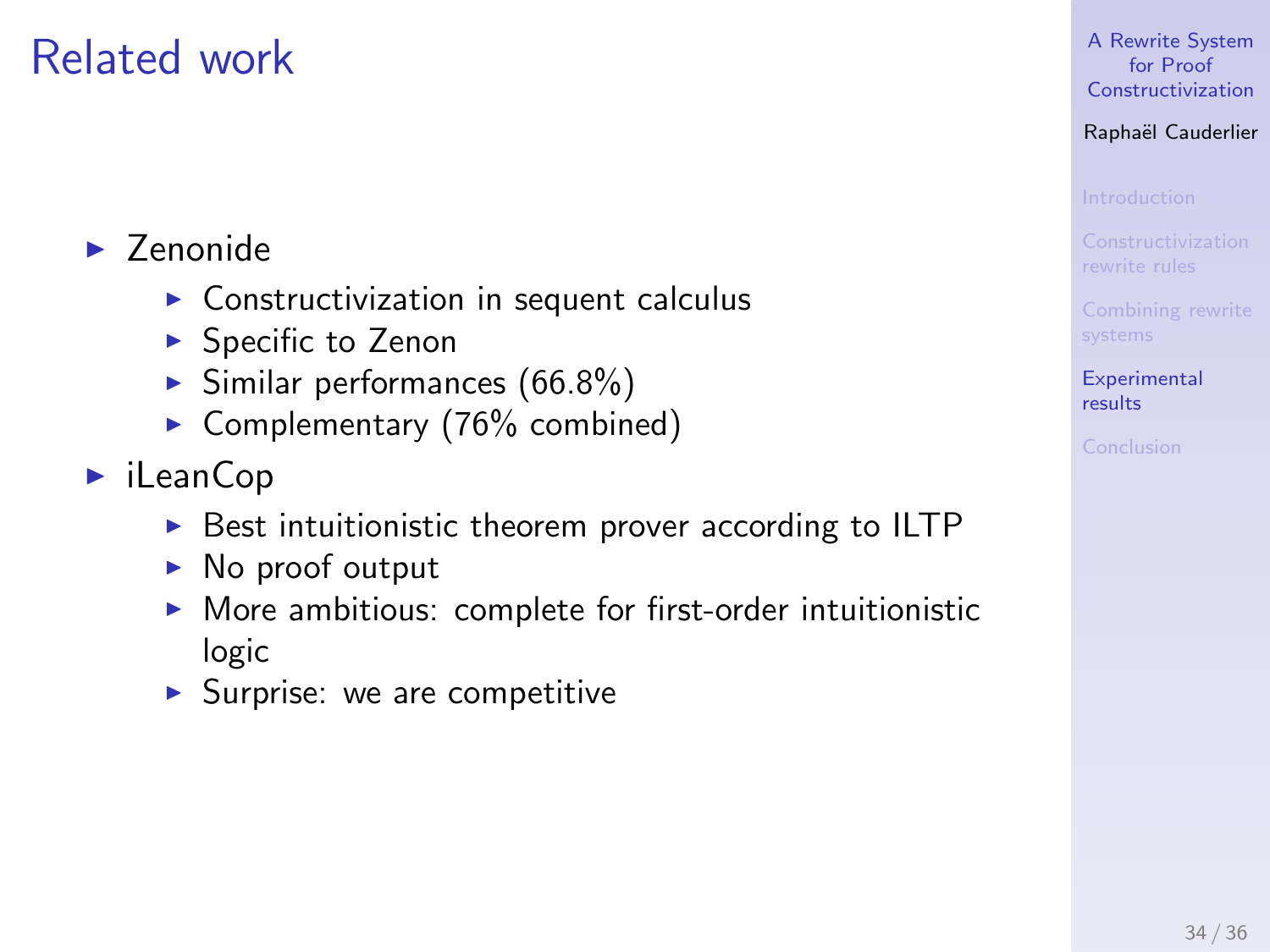## <span id="page-40-0"></span>Conclusion

- $\triangleright$  Simple heuristics for proof constructivization
- Dedukti as a meta-language for transforming proofs
- $\triangleright$  Constructivizators can be chained
- $\triangleright$  Most classical proofs generated by Zenon are constructive
- $\blacktriangleright$  Theorems = total functions, Axioms = partial functions

[A Rewrite System](#page-0-0) for Proof Constructivization

Raphaël Cauderlier

[Conclusion](#page-40-0)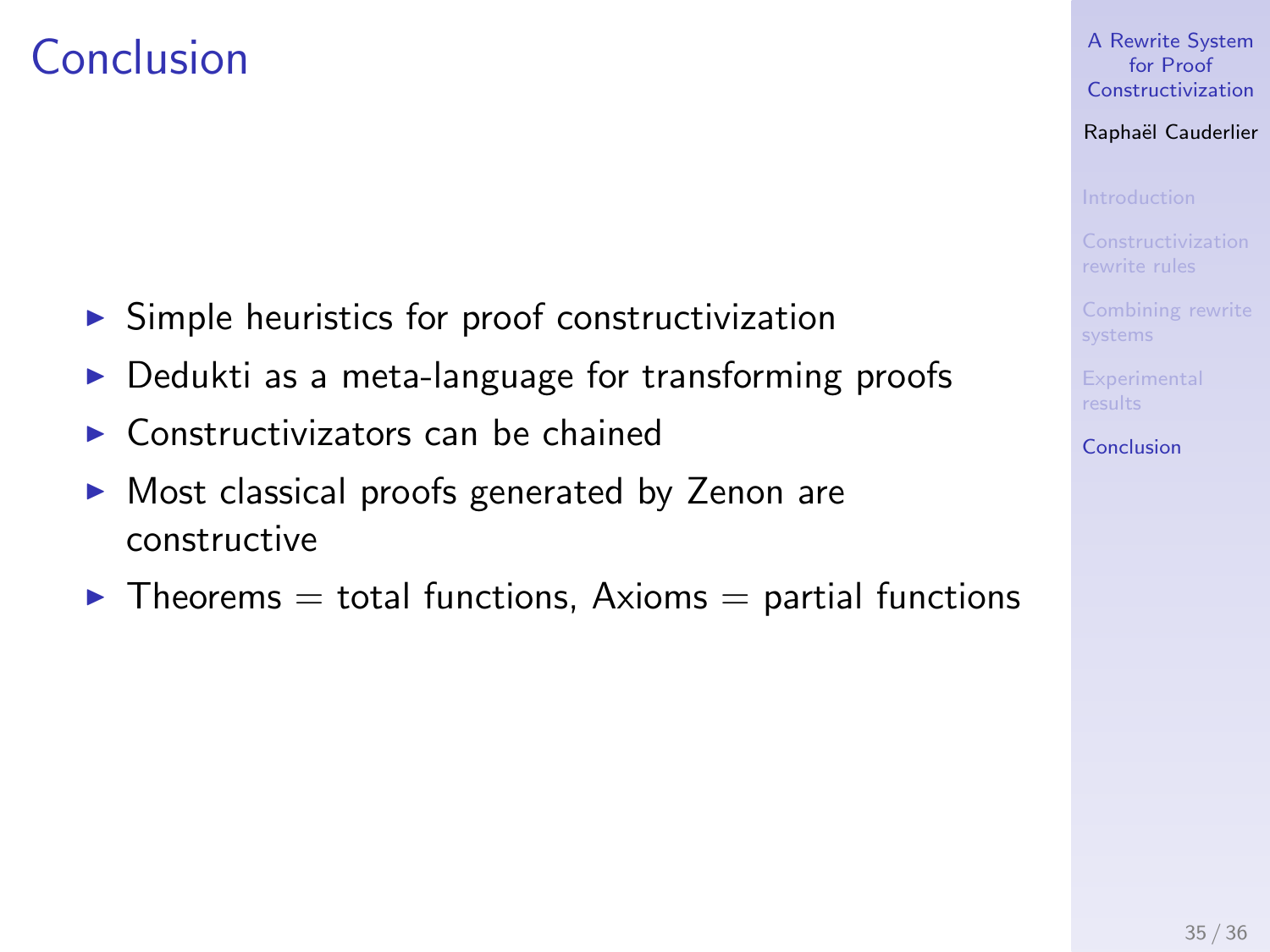## Future work

- $\blacktriangleright$  Syntax for the meta-language
- $\triangleright$  Try other provers (iProver Modulo, VeriT)
- $\blacktriangleright$  Deduction modulo
- $\blacktriangleright$  Higher-order
- $\blacktriangleright$  Intermediate logics
- $\triangleright$  Other axioms (extensionality, univalence, choice)

[A Rewrite System](#page-0-0) for Proof Constructivization

Raphaël Cauderlier

[Conclusion](#page-40-0)